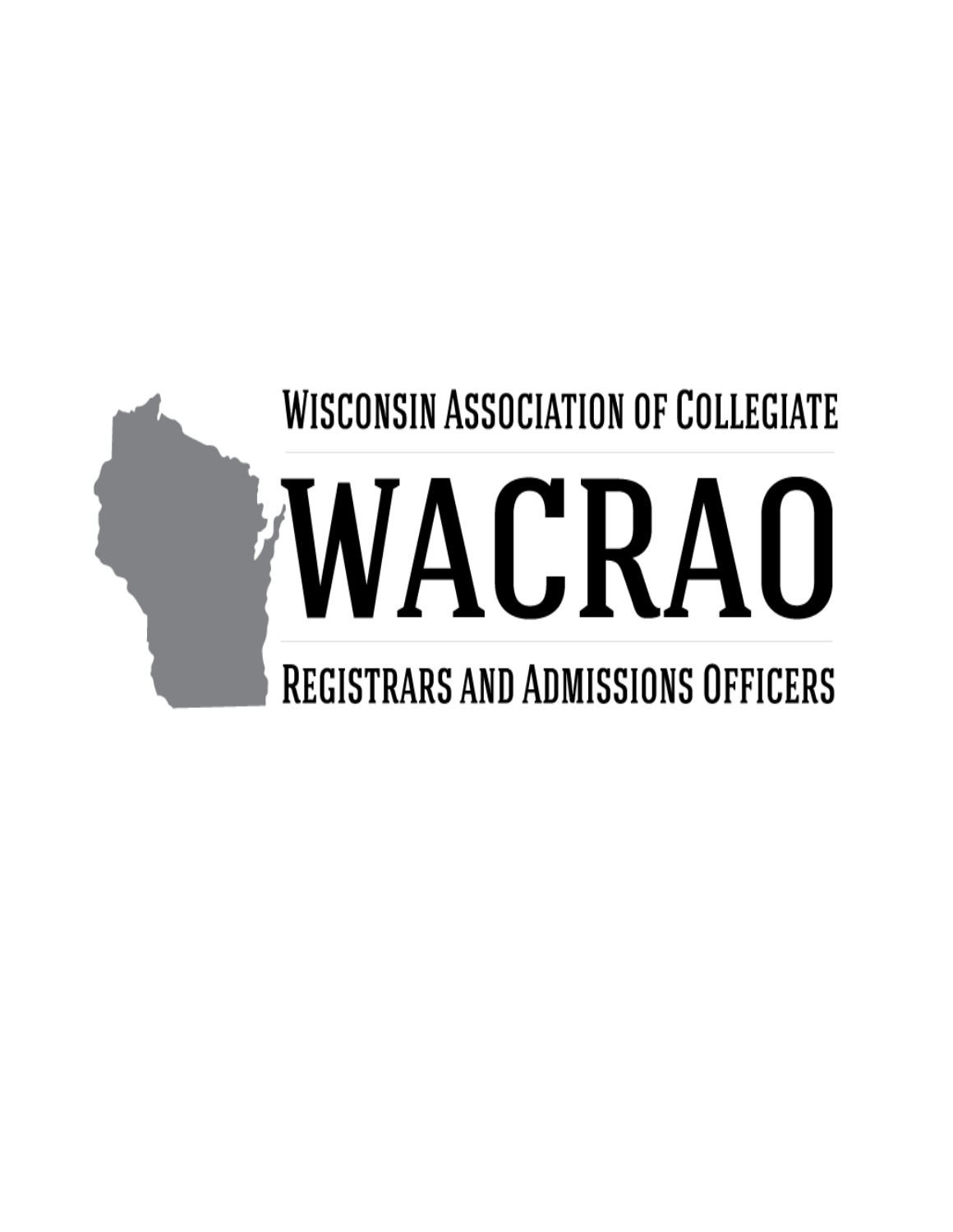# Table of Contents

#### INTRODUCTION

#### ORGANIZATIONAL STRUCTURE

Elected and Ex-officio Positions Executive Board (Executive Committee) Nominations and Awards Committee Function of Appointed Positions and Committees Description of Appointed Positions Conference Local Arrangements Committee Chair and/or Co-Chair (LAC Chair) Evaluations Coordinator Historian Parliamentarian

Description of Appointed Committees Conference Local Arrangements Committee (LAC) Standing Committees (also called Program Committees) Veterans Advisory Committee

# KEY RESPONSIBILITIES AND SUGGESTED TIMELINES FOR

### SELECTED POSITIONS AND COMMITTEES

Elected and Ex-Officio Positions and Committees Executive Board (Executive Committee) President President-Elect (Immediate) Past President Secretary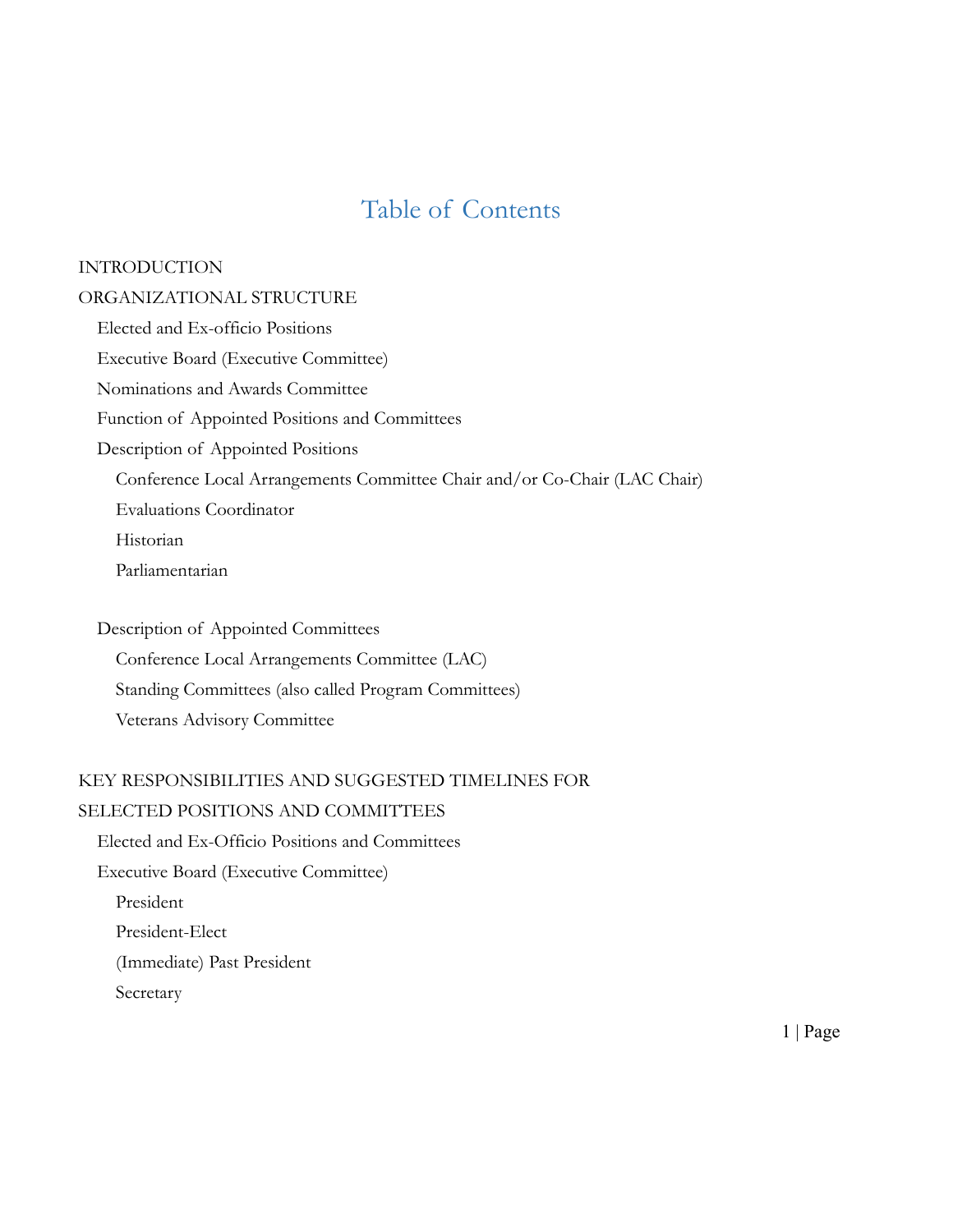Treasurer Member Services Coordinator Newsletter Editor Vendor Chair/Conference Site Selection Coordinator Website Manager Nominations and Awards Committee

## KEY RESPONSIBILITIES AND SUGGESTED TIMELINES FOR APPOINTED POSITIONS AND COMMITTEES

Conference Local Arrangements Committee (LAC) Chair/Co-Chairs

Evaluations Coordinator

Historian

Session Facilitator

Standing Committee (also called Program Committee) Chair

Standing Committee (also called Program Committee) Member

Appointed Resource/Liaison Positions

#### POLICIES AND PROCEDURES

Financial Membership and Voting Members Service on WACRAO Standing Committees Reimbursement Policy Awards and Recognition Policy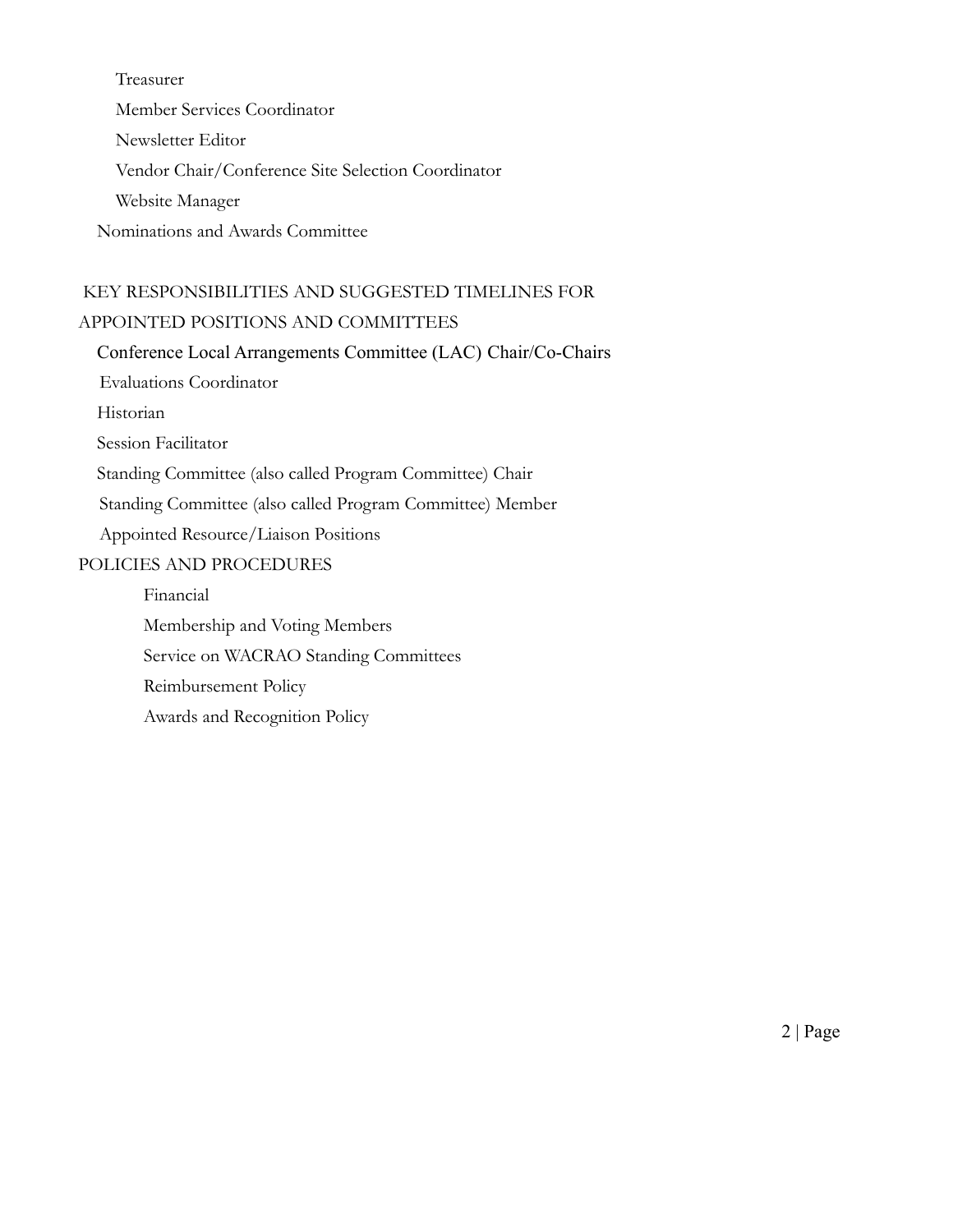Originally published January 1968 Revised June 2013 Revised November 2014 Revised December 2015 Revised November 2018 (Updates to Treasurer Timeline) Revised November 2018 Revised January 2019 Revised January 2020 Revised September 2020

### **INTRODUCTION**

The WACRAO Handbook, a document originally published in 1968, will be of special value to officers and committee members with its delineation of responsibilities and suggested timelines, but also it will provide for all WACRAO members a better perspective on our organization.

It is considered to be a living document and will be updated on an on-going and regular basis. This document will be maintained by members of the WACRAO Executive Committee from minutes of the Executive Board meetings, the annual business meeting, and from information submitted by officers and other organization leaders. All substantive changes are reviewed and approved by the Executive Board.

This document is intended as a comprehensive reference manual for WACRAO officers and committees in planning and conducting association business, including the annual conference.

It provides information on WACRAO administrative structures, committee appointments and responsibilities, conference activities, authorized expenses and required reports.

Suggested annual schedules for officers and committees provide a useful reference for those who are new to their responsibilities.

WACRAO history, the WACRAO organization chart, the Articles of Incorporation, and Bylaws may be found on the WACRAO web site.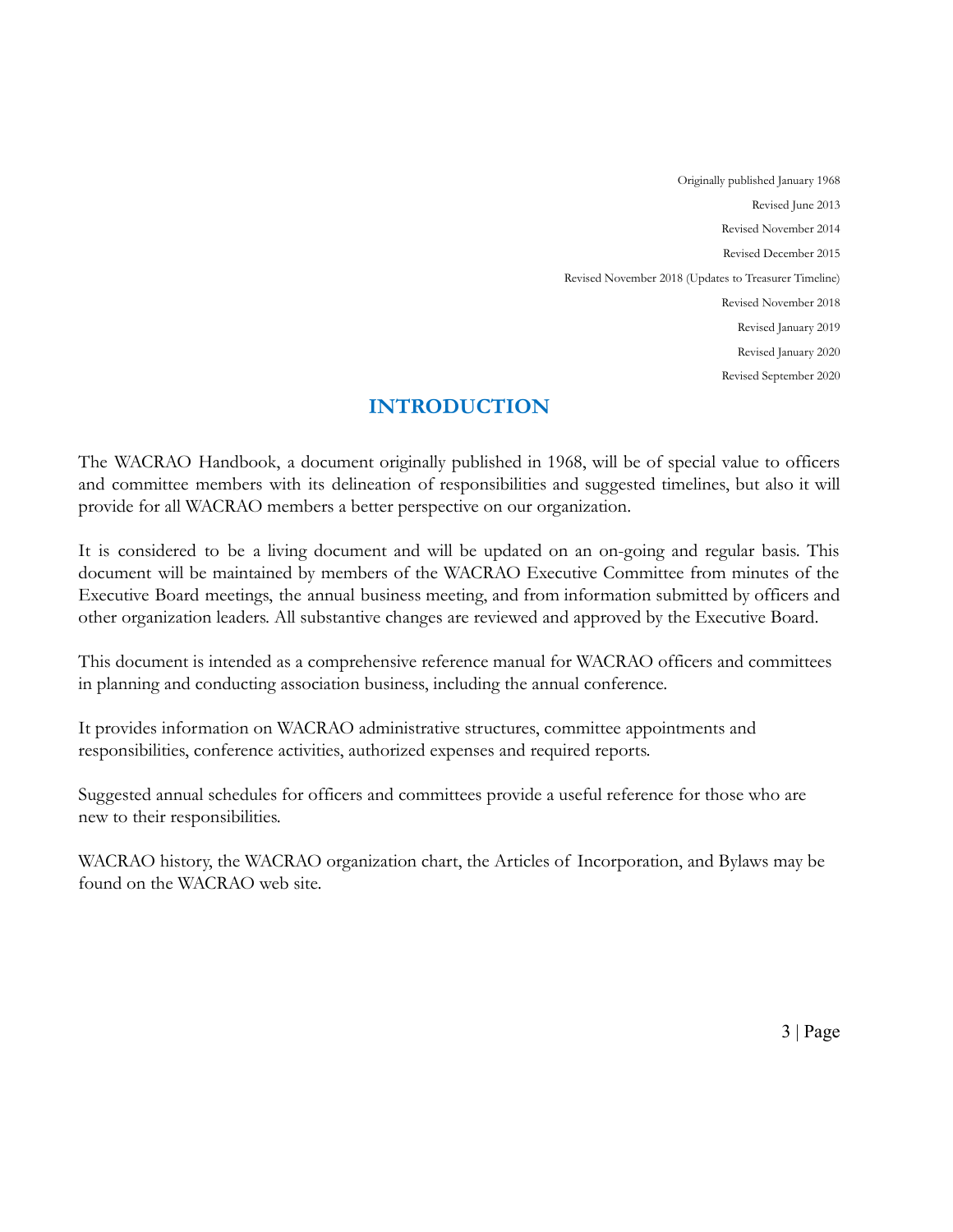### **ORGANIZATIONAL STRUCTURE**

### **Elected and Ex-officio Positions**

WACRAO is led, and its business affairs are conducted or overseen, by its elected officers, who meet regularly as an Executive Board (also called Executive Committee).

These positions and the primary responsibilities of the Executive Board are briefly described below. See also section III for more information on elections, terms of office and the responsibilities of elected officers and appointed positions.

### **Executive Board (Executive Committee)**

- Consists of the elected officers (all of whom are voting members of the Board) of President, President-Elect, immediate Past President, Secretary, Treasurer, the Member Services Coordinator, Newsletter Editor, Vendor Chair and Website Manager. The Executive Board may, at its discretion, invite other appointed positions to attend meetings of the Executive Board, and may create other (non-voting) appointed positions to the Board.
- Advises the President on all matters of association business.
- Is, in addition, charged with these specific activities:
	- o Determine the date and place of the annual conference and approve final arrangements, including conference budget and conference fees.
	- o Investigate and approve or deny applications for membership in the association.
	- o Approve nominees for elective office, honorary membership and other awards.
	- o Appoint individuals to fulfill the unexpired terms should vacancies occur in elected offices.
	- o Monitor voting procedures.
	- o Authorize all fiscal commitments.

#### **Nominations and Awards Committee**

- Consists of the three most recent active Past Presidents and is chaired by the senior member.
- The Immediate Past President acts as liaison between the N&A Committee and the Executive Board.
- Recommends to the Executive Board nominees for elective offices (President-Elect each year; Secretary and Treasurer in alternate years).
- Recommends former members for honorary membership.
- Recommends individuals for certificates of appreciation or other appropriate recognition.
- Coordinates with Historian to identify members to receive 10 and 25 year pins.
- Prepares the program for the conference banquet.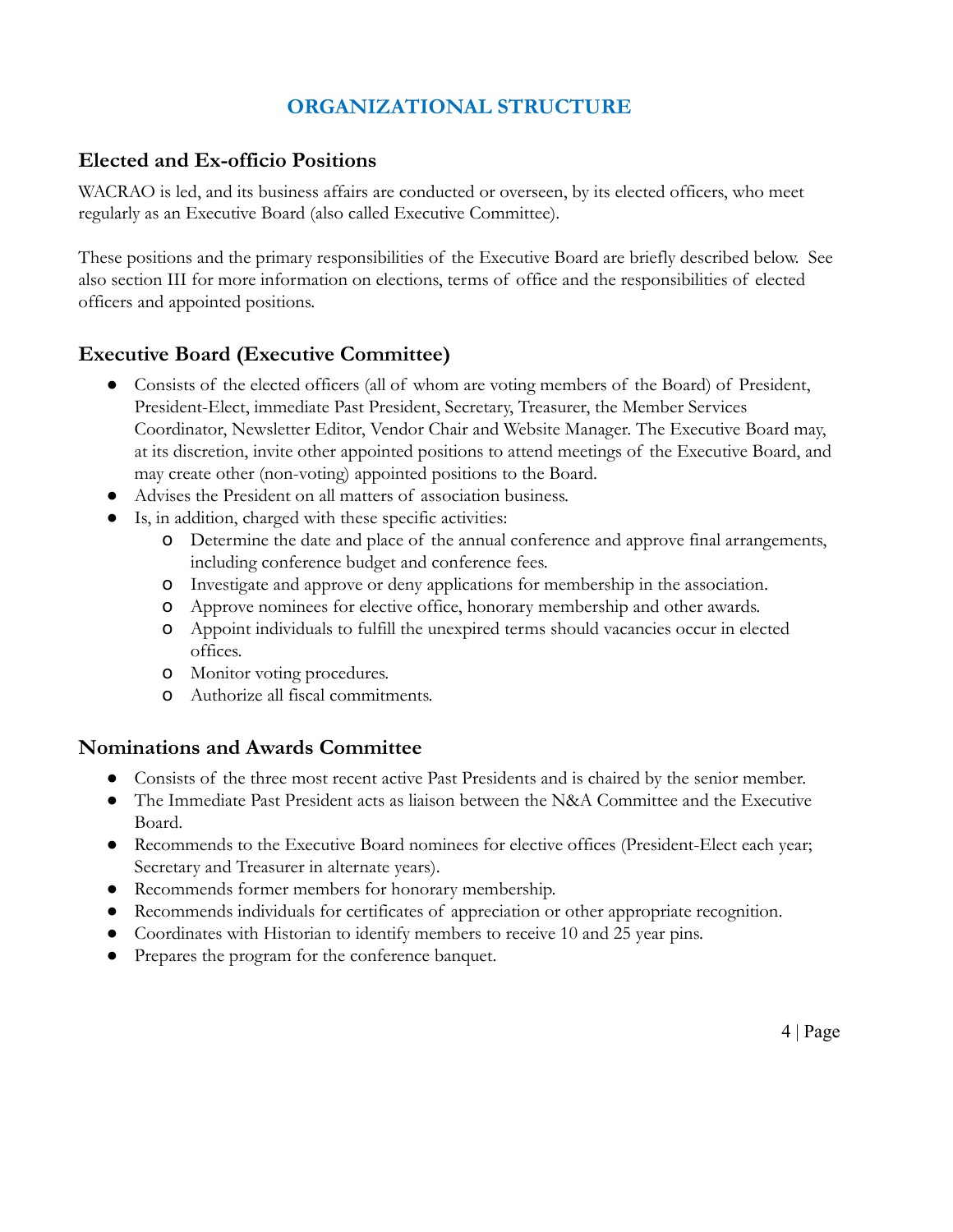### **Function of Appointed Positions and Committees**

WACRAO is served by various appointed positions and committees that assist in providing leadership to the organization, oversee or carry out specific tasks and assignments, and/or act as expert resources or liaisons with other organizations. The need for appointments and committees will, of necessity, change over time, and positions/committees may be added, eliminated or renamed at the discretion of the Executive Board. Unless otherwise noted, all committee members and appointees must be current WACRAO members listed by their institutions.

Only individual members of member institutions shall be eligible for election of an officer. Unless otherwise specified, appointments are made by the current president (often in consultation with the Executive Board), and new committee members and other appointees typically assume their positions after the annual conference in November.

Brief descriptions of current appointed positions and committees follow below. See section III for a detailed overview of their key responsibilities and recommendations on when certain appointments should be made.

### **Description of Appointed Positions**

### **Conference Local Arrangements Committee Chair and/or Co-Chair (LAC Chair)**

- Forms and leads the LAC and assumes the role of primary contact/point person for the group.
- Works closely with the President-Elect and other members of the Executive Board to ensure a successful annual conference.

#### **Evaluations Coordinator**

● Oversees and coordinates the evaluation of the annual conference. May also assist with other surveys and evaluations as requested.

### **Historian**

● Preserves and catalogs documents reflecting WACRAO activities and the service of WACRAO members.

### **Parliamentarian**

● At the annual Business meeting, this person serves as the expert in WACRAO rules and procedures.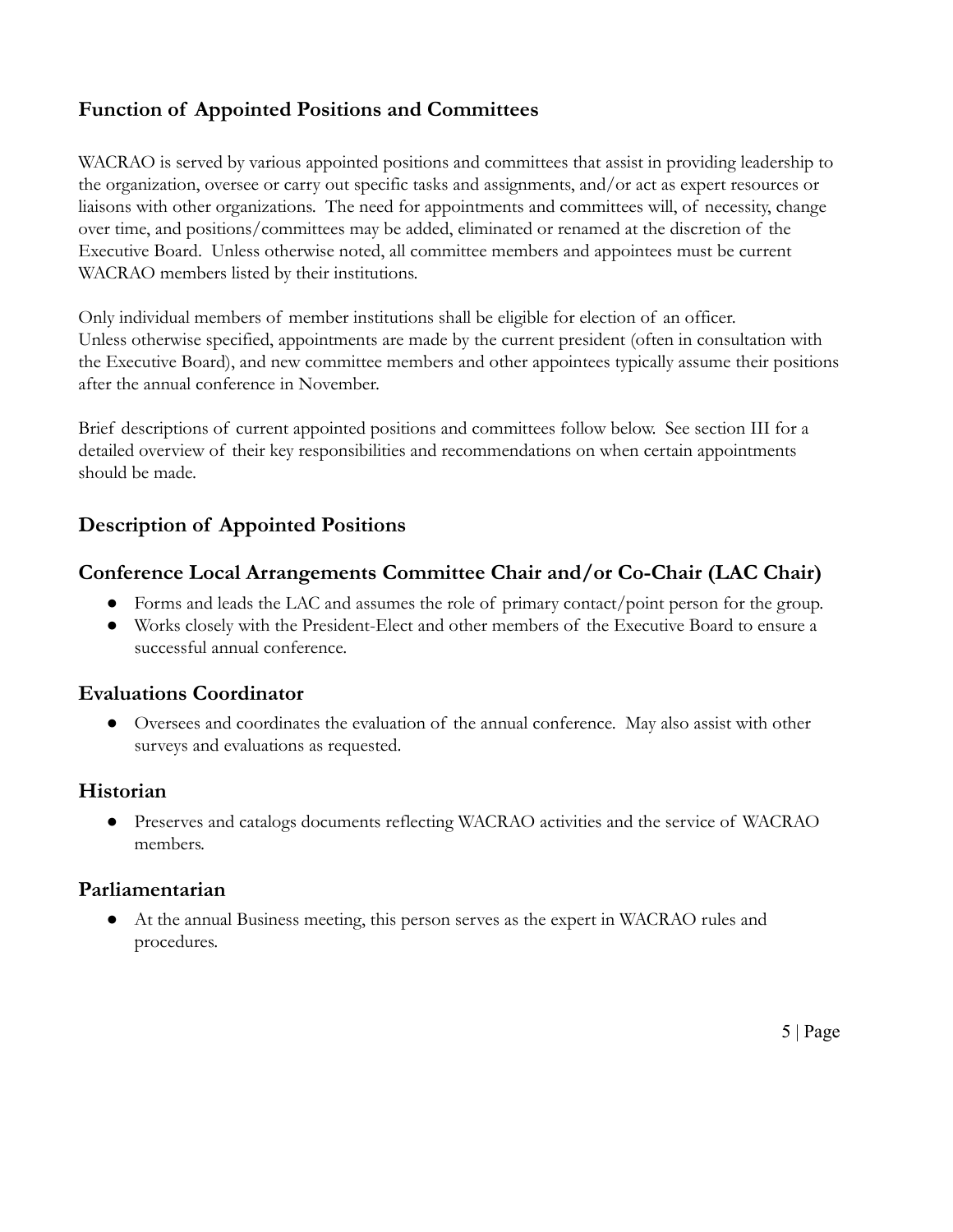# **Description of Appointed Committees**

### **Conference Local Arrangements Committee (LAC)**

- Comprised of WACRAO members at institutions near the annual conference site.
- Assists the Local Arrangements Chair/Co-Chair and President-Elect in carrying out the various activities necessary to successfully organize, promote and host the annual conference.

### **Standing Committees (also called Program Committees)**

- Develop, plan, and present sessions for the annual conference.
- Assist the professional development committee with workshops outside of the annual conference, if held.
- Conduct other appropriate activities assigned by the Executive Board.

At present, there are seven Standing Committees, as described below. Each committee has six members, with two new members appointed each year to replace those who are rotating off. Committee representation should include two- and four-year institutions, both public and independent, and a balance of members who work admission and registrar functions.

1. *Access, Diversity, and Equity*

Focus on issues of diversity and inclusivity with attention to special populations (i.e. low income, minorities, non-traditional, etc.).

2. *Admissions and Enrollment Management*

Focus on admission policies and practices, enrollment management, financial aid, recruitment and marketing, school/college relations, transfer and articulation, international admission, ACT, SAT, WEF.

3. *External Relations*

Focus on compliance, federal and state legislative issues, legislative updates, legal issues.

- 4. *Information Technology and Research* Focus on technology, institutional research.
- 5. *Records, Registration, and Academic Services* Focus on academic progress and graduation, retention, distance education, registration and academic support, student academic records, study abroad.
- 6. *Professional Development* Focus on developing and promoting special workshops and staff training development activities that may benefit the membership.

7. *Military Connected Services*

Focus on programs and workshops about veterans' benefits, processing, services and related matters. Committee members should have expertise in serving veterans and a wide array of member institutions should be represented.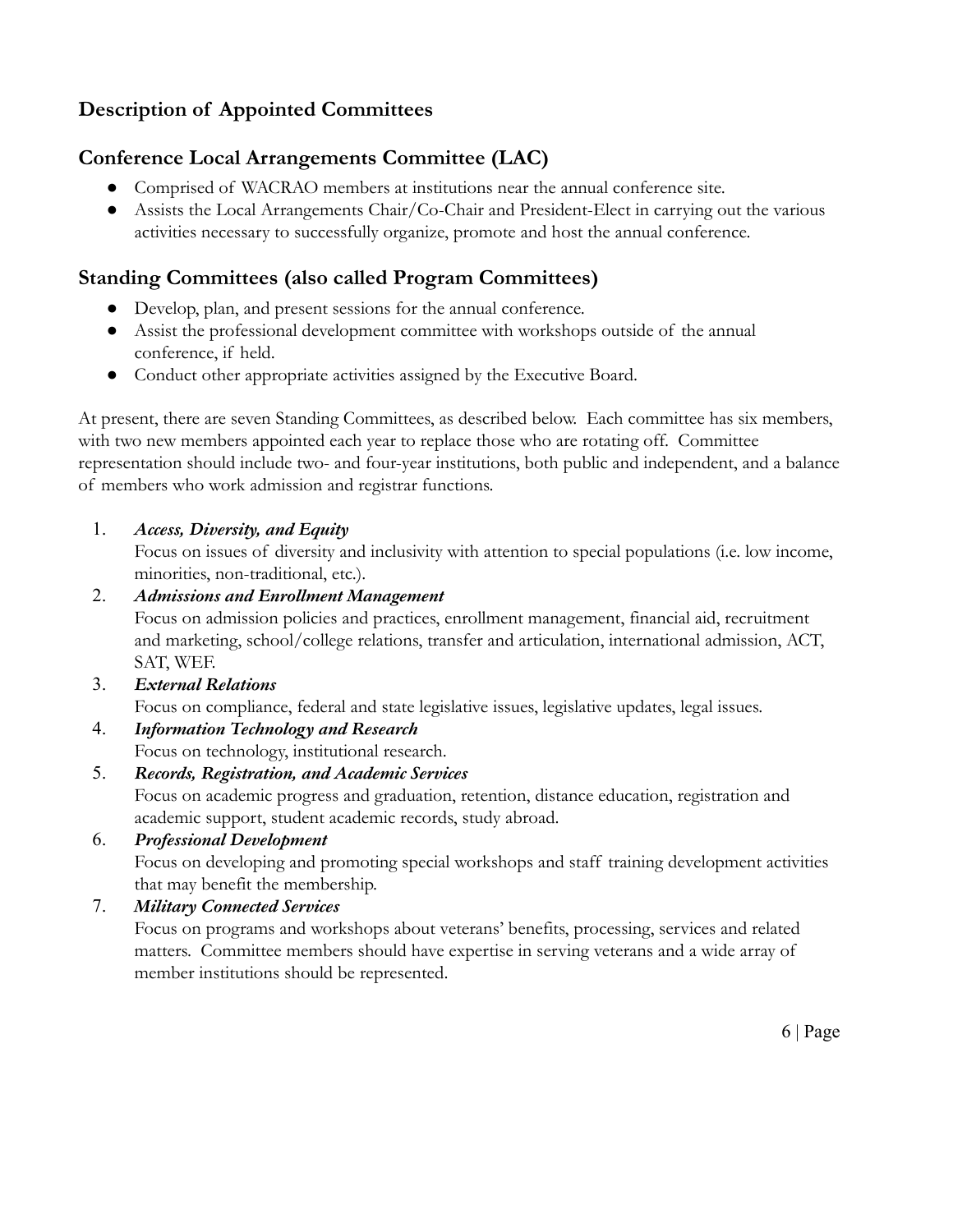#### **NOTE: Professional Development and Military Connected Services (formerly the**

Veterans Advisory Committee) became Standing Committees (see above) in 2018..

### **KEY RESPONSIBILITIES AND SUGGESTED TIMELINES FOR SELECTED POSITIONS AND COMMITTEES**

#### **Elected and Ex-Officio Positions and Committees**

Executive Board (Executive Committee)

The Executive Board (also called the Executive Committee) comprises all of the elected WACRAO officers..

#### **President**

*Suggested timeline:*

*Term of office: 1 year; ascends to the presidency after serving 1 year as president-elect Key responsibilities:*

- Leads the Executive Board in the operation of WACRAO.
- Serves as the regional representative to AACRAO.
- Ensures that the WACRAO by-laws are current and followed.
- Call and prepare agendas for executive meetings as needed

| $\circ$   | Take office                                                               | <b>NOV</b> |
|-----------|---------------------------------------------------------------------------|------------|
| $\circ$   | Provide Web Manager with updated Standing Committee listings for          |            |
|           | upcoming year                                                             |            |
| $\circ$   | Review AACRAO timeline for state and regional presidents                  |            |
| $\circ$   | Hold an Executive Board meeting (conference call) in mid-January.         | JAN        |
|           | o Specify the maximum per diem and mileage reimbursement rates for        |            |
|           | committee activities. Lodging and meal expenses will be reimbursed at the |            |
|           | highest of the UW System rates in effect. Mileage rate will be equivalent |            |
|           | to the UW System rate/mile.                                               |            |
| $\circ$   | Arrange a Luncheon to meet with the incoming President-elect and          |            |
|           | outgoing President for purposes of receiving information, materials, and  |            |
|           | guidance concerning the duties and responsibilities.                      |            |
| $\bullet$ | With the Executive Board, identify a region or general location for the   |            |
|           | conference at least two years in advance. Work with Vendor                |            |
|           | Chair/Conference Site Selection chair to research and recommend one or    |            |
|           | more specific locations and facilities for the conference.                |            |
|           |                                                                           |            |
|           |                                                                           |            |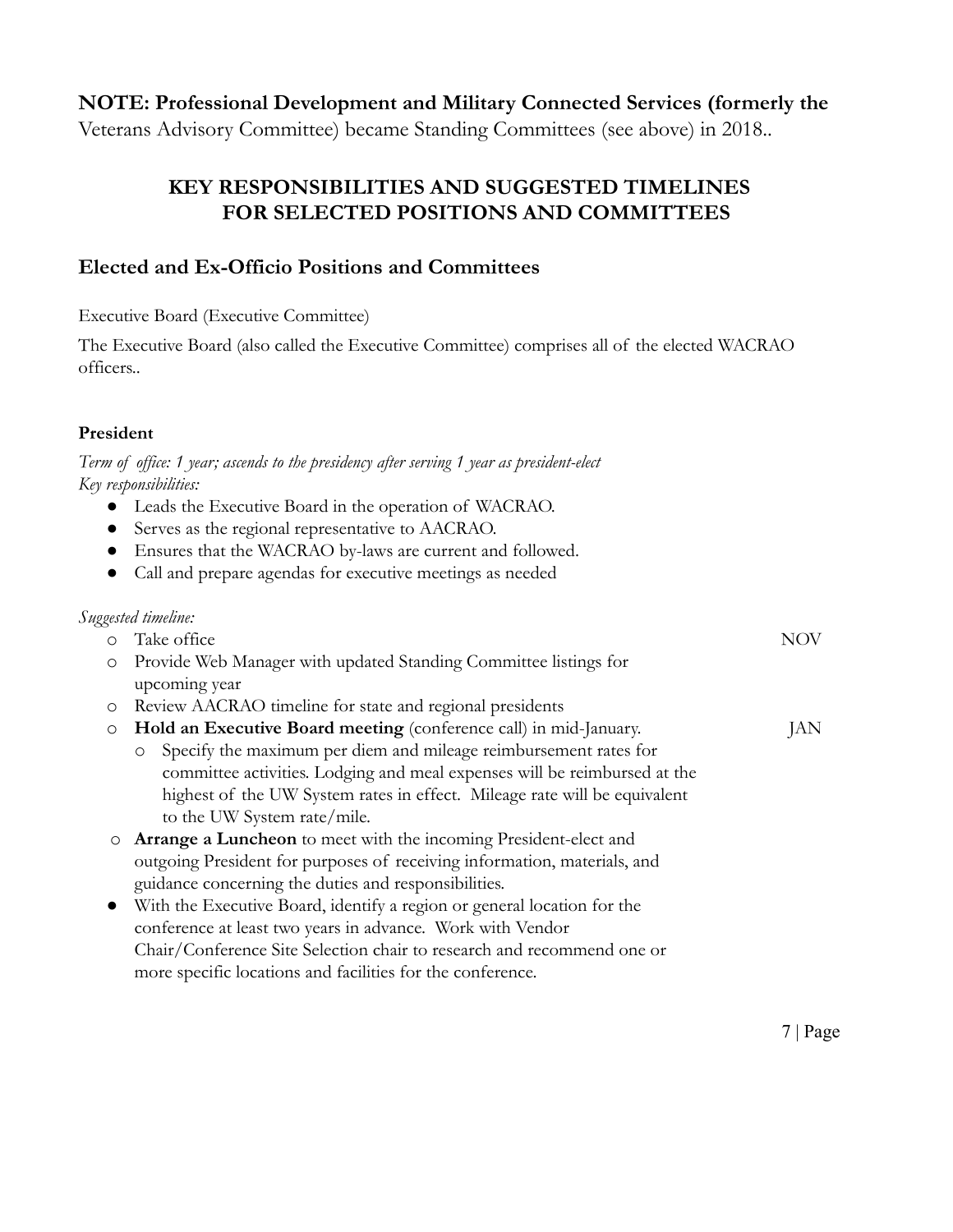|   | Work with Vendor Chair/Conference Site Selection chair to identify LAC                                  |            |
|---|---------------------------------------------------------------------------------------------------------|------------|
|   | Chair(s) for annual conference at least one year in advance.                                            |            |
|   | Arrange the WACRAO reception at AACRAO Annual Meeting and                                               |            |
|   | Conference. Contact the UMACRAO president-elect as the contact for                                      |            |
|   | UMACRAO to determine if there is interest in hosting a joint reception. Gain                            |            |
|   | approval of arrangements by the Executive Board. If a joint reception, each                             |            |
|   | organization pays for a percentage of its attendees.                                                    |            |
| O | Attend the conference planning meeting organized by the president-elect.                                | FEB/MAR    |
| O | Attend the AACRAO Annual Conference, if possible.                                                       | <b>APR</b> |
|   | O Represent WACRAO at functions as requested by AACRAO.                                                 |            |
|   | O AACRAO typically sponsors a state and regional leadership training at                                 |            |
|   | the AACRAO conference. Encourage attendance by key WACRAO                                               |            |
|   | members (potential planning for WACRAO President-elect and/or                                           |            |
|   | other officers).                                                                                        |            |
|   | Hold an Executive Board meeting in mid- to late-May.                                                    | <b>MAY</b> |
|   | Review Handbook with Executive Committee                                                                |            |
|   | Review and approve membership dues for the upcoming annual                                              |            |
|   | membership period. Approve an increase, if necessary.                                                   |            |
|   | Hold an Executive Board meeting in mid- to late-August                                                  | <b>AUG</b> |
|   | Approve nominees for elected officers, honorary memberships and<br>$\bigcirc$                           |            |
|   | certificates of appreciation.                                                                           |            |
|   | Appoint members to fill open positions. This includes appointed<br>$\circ$                              |            |
|   | resource positions and ad hoc committees. In conjunction with                                           |            |
|   | President-Elect create leadership document.                                                             |            |
|   |                                                                                                         | <b>SEP</b> |
|   | Obtain the name of the UMACRAO, IACRAO and/or AACRAO reps who                                           |            |
|   | are attending the WACRAO conference; forward to local arrangements chair.                               |            |
|   | Arrange an Executive Board meeting for the morning of the first day of<br>the Annual WACRAO conference. |            |
|   |                                                                                                         |            |
|   | Notify all invitees so they can make travel plans accordingly. Include<br>$\bigcirc$                    |            |
|   | executive committee members, LAC Chair/Co-Chairs, next year LAC                                         |            |
|   | Chair/Co-Chair, evaluations coordinator, and new executive                                              |            |
|   | committee nominees.                                                                                     |            |
|   | Reach out to new executive board member(s) to welcome them prior<br>$\circ$                             |            |
|   | to annual meeting. Invite them to attend the Executive Board                                            |            |
|   | meeting at the conference and answer any questions.                                                     |            |
|   | Extend an invitation for the IACRAO, UMACRAO and/or<br>$\bigcirc$                                       |            |
|   | AACRAO representatives to join the Executive meeting or ask if they                                     |            |
|   | want to just join the group for lunch. (Note: Starting in 2017, the                                     |            |
|   | UMACRAO conference overlapped with the WACRAO Conference.                                               |            |
|   | IACRAO rep began attending WACRAO conference, and vice versa,                                           |            |
|   | in 2018).                                                                                               |            |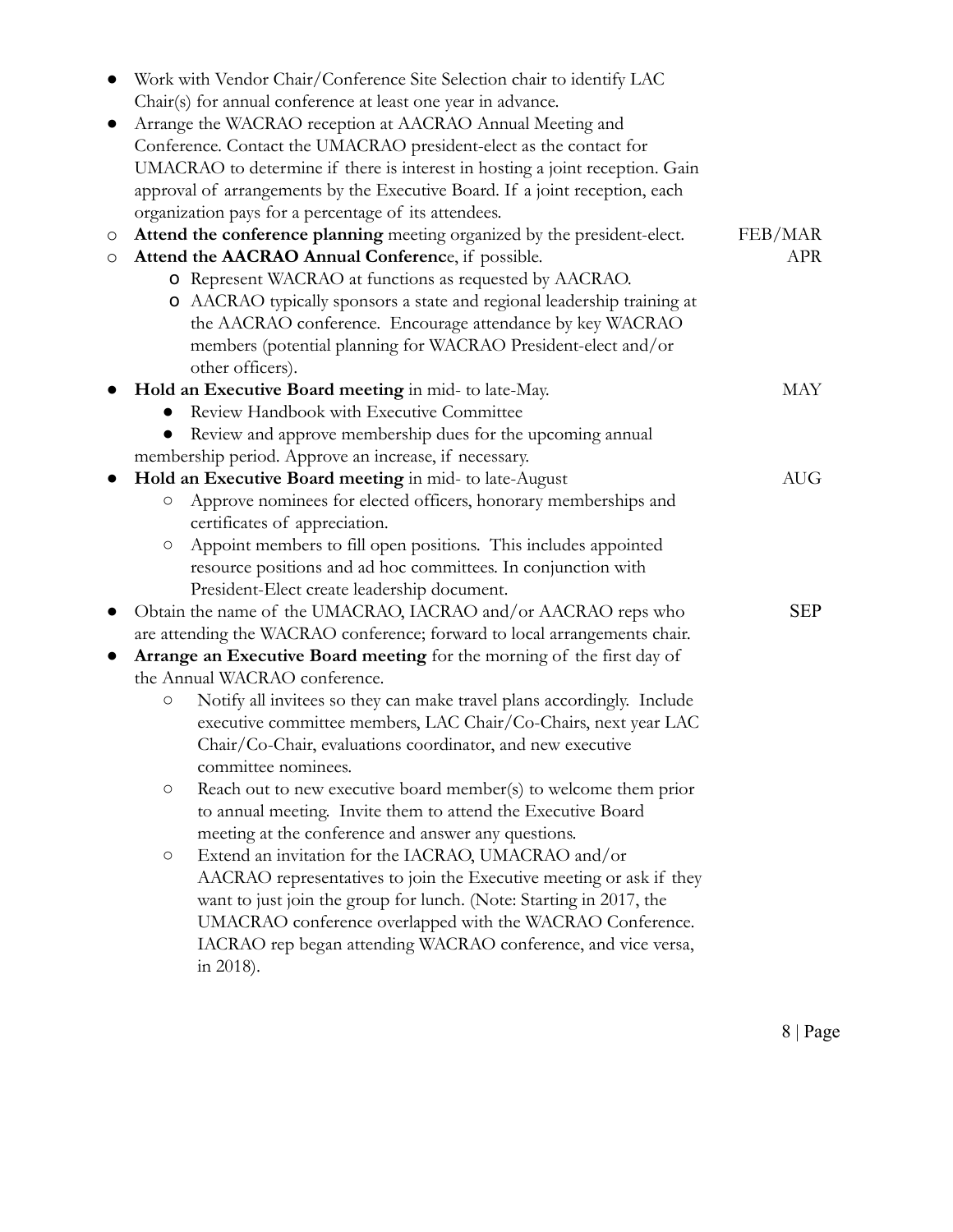- The LAC should arrange for a breakfast and a light lunch, so make sure you confirm counts of who will attend with the president-elect. The lunch for the WACRAO Executive Committee should be part of the conference budget and paid from the LAC checkbook.
- In conjunction with the Nominations and Awards Committee make arrangements for the attendance and accommodations of the honorary member(s) and their guest. See financial section for guidelines.
- Secure bios and pictures from incoming executive board members. Send email to all WACRAO members at the end of October (at least a week prior to the conference).
- Arrange for an individual to close the nominations for elected positions (member services coordinator, newsletter editor, treasurer, secretary, vendor chair, website manager and president-elect) at the annual business meeting (see script for details).
- Prepare script for business meeting, including speech for transfer of presidency. Confirm with the president-elect the names of Local Arrangements Committee and all Standing Committees members who are to receive certificates (send complete list to secretary for the printing of certificates). Save final script to the Google Drive.
- Work with Nominations and Awards Committee on portion of their script for nominees for elected officers (new president introduces Nominations and Awards Committee during the Thursday evening dinner). Nominations and Awards Committee should upload their script to Google Drive.
- Prepare agenda for the Executive Committee Meeting.
- Prepare the agenda for the Annual Business meeting luncheon.
	- Email Business Meeting agenda to all members at least a week before the conference.
	- In advance or at the conference, distribute agenda, minutes from previous year's business meeting, and treasurer's reports to all WACRAO members.
- Confirm gifts/pen sets for all speakers and certificates for all committee members. Gift box to outgoing president and elected Executive Committee members who are stepping down.
- Bring Tom Johnson briefcase and gavel to the business meeting.

NOV

Preside over the annual business meeting.

#### **President-Elect**

*Term of office: 1 year; elected at the annual meeting, begins serving immediately as president-elect, and ascends to the presidency the following year.*

*Key responsibilities:*

● Serve as liaison for the LAC chairs to the executive committee.

OCT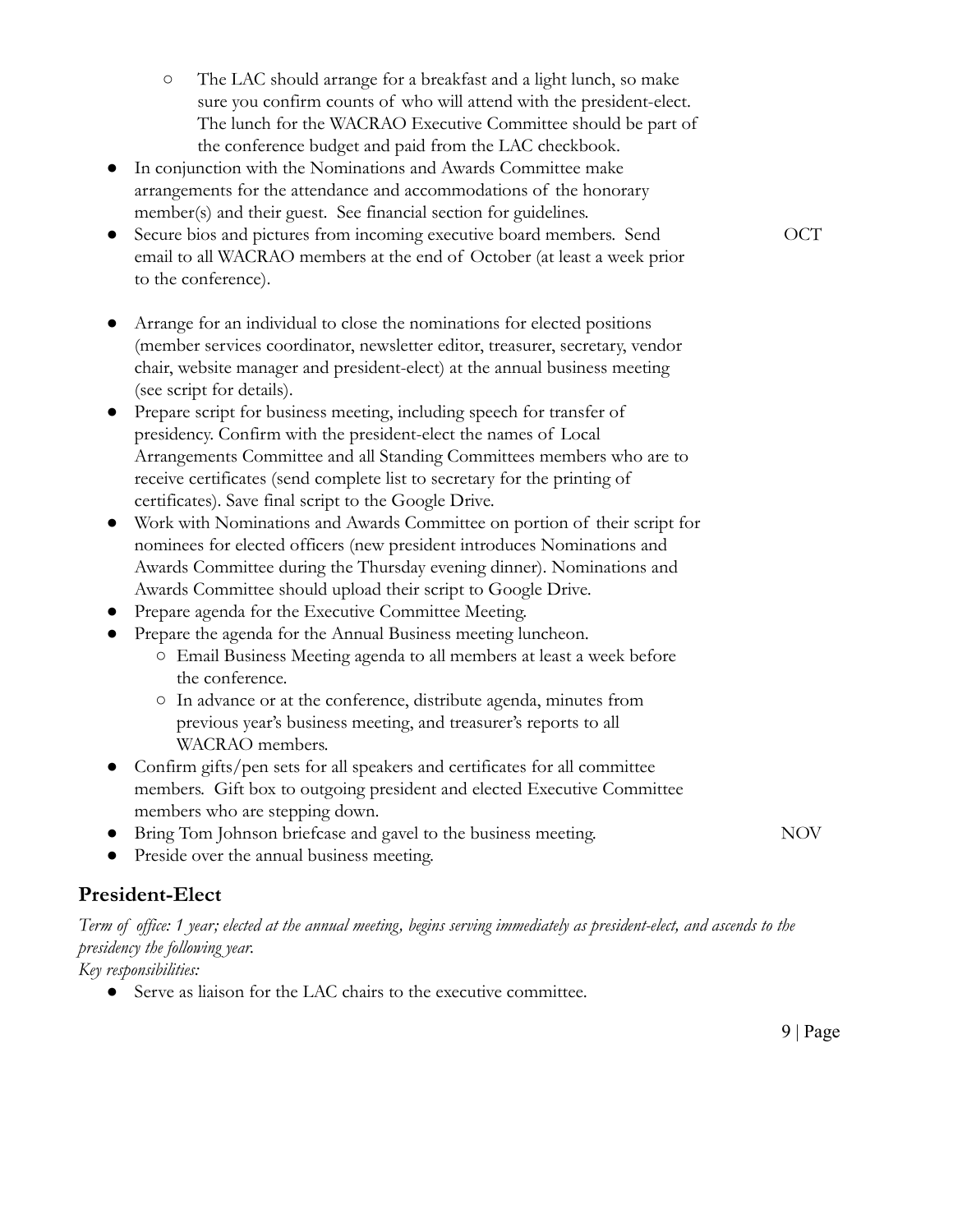- Lead the Standing Committees in coordinating the planning sessions of the annual conference.
- Work closely and communicate with the current president and other members of the Executive Board in preparation to assume the presidency a year hence.
- Ensure that concurrent sessions and conference speakers reflect the make-up of the membership, the work and current topics of interest of the membership,

*Suggested timeline:*

| $\bullet$ | Review WACRAO handbook, by-laws, and policies.                       | <b>AFTER</b>      |
|-----------|----------------------------------------------------------------------|-------------------|
|           |                                                                      | <b>ACCEPTING</b>  |
|           |                                                                      | <b>NOMINATION</b> |
|           | Attend Executive Board meeting the morning of the first day of the   | LATE OCT/EARLY    |
|           | annual meeting and conference.                                       | NOV               |
| $\bullet$ | Meet with the outgoing President-elect and outgoing President for    | JAN               |
|           | purposes of receiving information, materials, and guidance           |                   |
|           | concerning the duties and responsibilities.                          |                   |
| $\bullet$ | Along with the LAC chair or co-chairs, review the Pres-elect and     |                   |
|           | LAC responsibilities in this document to facilitate understanding of |                   |
|           | who is doing what as conference planning gets underway.              |                   |
| $\bullet$ | Confirm the number of meeting rooms for concurrent sessions with     |                   |
|           | LAC and create appropriate conference schedule.                      |                   |
| $\bullet$ | In Google Drive, update the spreadsheet Conference Locations and     |                   |
|           | Host Institutions                                                    |                   |
|           | Attend Executive Board meetings and/or teleconferences.              |                   |
| $\bullet$ | Poll the Standing Committee Chairs, Professional Development         |                   |
|           | Chair and President for possible planning meeting dates typically in |                   |
|           | the Wisconsin Dells or other central location for mid-March.         |                   |
| $\bullet$ | Contact hotels in Wisconsin Dells for meeting room. Reserve small    |                   |
|           | block of rooms at state rate for individuals who need to arrive the  |                   |
|           | night prior. (See document in Google Drive.)                         |                   |
| $\bullet$ | Send email to all Standing Committee members with the document       |                   |
|           | outlining the responsibilities of Committee Chairs, Standing         |                   |
|           | Committee Members and the committee roster. Ask members to           |                   |
|           | verify their information.                                            |                   |
|           | Verify that committee members are WACRAO members.                    |                   |
| $\bullet$ | Send call for session proposals to the membership with due date      |                   |
|           | prior to planning meeting.                                           | <b>FEB</b>        |
| $\bullet$ | Send email to all Standing Committee members with information on     |                   |
|           | confirmed Planning Meeting; request RSVP                             |                   |
| $\bullet$ | Confirm/update meeting space details and meals with hotel            | FEB/MARCH         |
|           | Contact AACRAO to determine an AACRAO representative to the          |                   |
|           | annual meeting and conference.                                       | MID-MAR           |
|           |                                                                      |                   |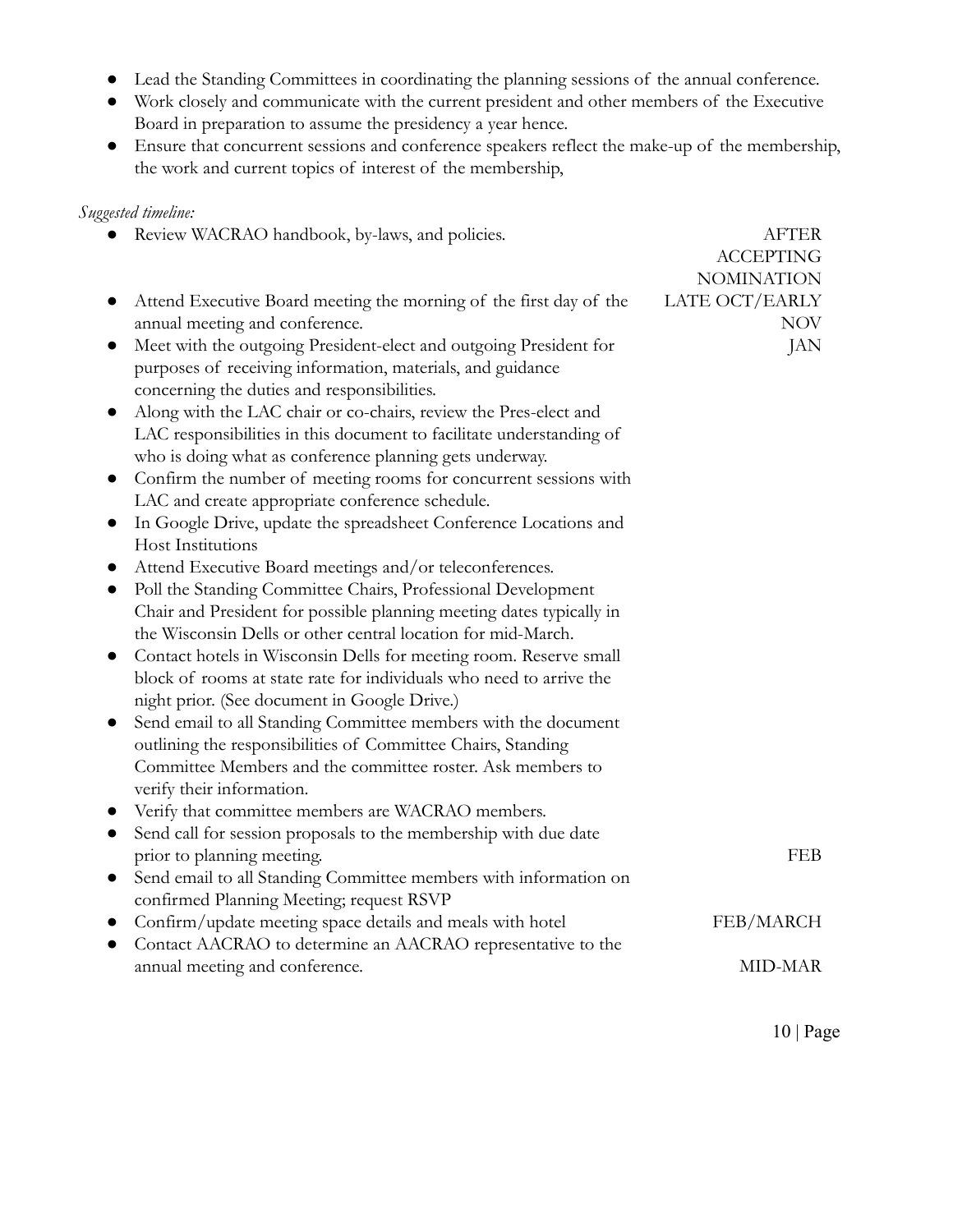| Contact AACRAO representative about presenting a concurrent                      |                  |
|----------------------------------------------------------------------------------|------------------|
| session and/or speaking at the business meeting. Forward                         |                  |
| information about AACRAO attendee to presidentand local                          |                  |
| arrangements chair.                                                              |                  |
| Facilitate conference Planning Meeting.<br>$\bullet$                             |                  |
| Email Standing Committee chairs the Session Proposal Form and<br>$\bullet$       |                  |
| deadline information. Deadline needs to be before (or near, if not               |                  |
| before) the Executive Board meeting, because update should be                    |                  |
| given.                                                                           |                  |
| Follow-up with Standing Committee chairs on session planning.                    | LATE APR         |
| Work with LAC Chair(s) to formulate projected conference                         | LATE MAY/EARLY   |
| expenses, including any alternatives (meal and social expenses,                  | <b>JUN</b>       |
| registration fees, etc.) and potential registration fees                         |                  |
| Attend Executive Board meeting.                                                  |                  |
| o Present the preliminary program (concurrent sessions) including                |                  |
| all requested honoraria or travel expenses.                                      |                  |
| o Present conference budget overview                                             |                  |
| Report to Standing Committee chairs any changes from the                         | LATE MAY/EARLY   |
| Executive Board or any reimbursements that won't be made.                        | JUN              |
| Attend the AACRAO state and officers workshop in Washington,<br>$\bullet$        |                  |
| DC                                                                               |                  |
| Confirm final conference program with Local Arrangements chair(s)                | MID JULY         |
| Send final conference program information to the newsletter editor<br>$\bullet$  | LATE JUL         |
| for inclusion in the newsletter and to the Local Arrangements chair.             |                  |
| Follow up with changes.                                                          |                  |
| Contact Standing Committee chairs to confirm returning committee<br>$\bullet$    | <b>AUG</b>       |
| members and their information.                                                   |                  |
| Send email to membership asking membership to volunteer on<br>$\bullet$          |                  |
| Standing Committees.                                                             |                  |
| Appoint new standing committee members. Typically, the chair is a<br>$\bullet$   |                  |
| committee member serving their last year. (See President with                    |                  |
| questions). Confirm that they are members of WACRAO.                             |                  |
| Confirm session selection, schedule and needed equipment with                    | LATE AUG/        |
| session speakers and/or standing committee chairs                                | <b>EARLY SEP</b> |
| Attend Executive Board meeting.<br>$\bullet$                                     | LATE $AUG/$      |
| Provide Website Manager with conference program for publication                  | <b>EARLY SEP</b> |
| to WACRAO website                                                                |                  |
| Facilitate collaboration between the LAC Registration sub-committee<br>$\bullet$ |                  |
| Chair and Website Manager to create conference registration                      |                  |
| template                                                                         |                  |
| Provide Local Arrangements Committee with a list of needed                       | <b>OCT</b>       |
| equipment for sessions.                                                          |                  |
|                                                                                  |                  |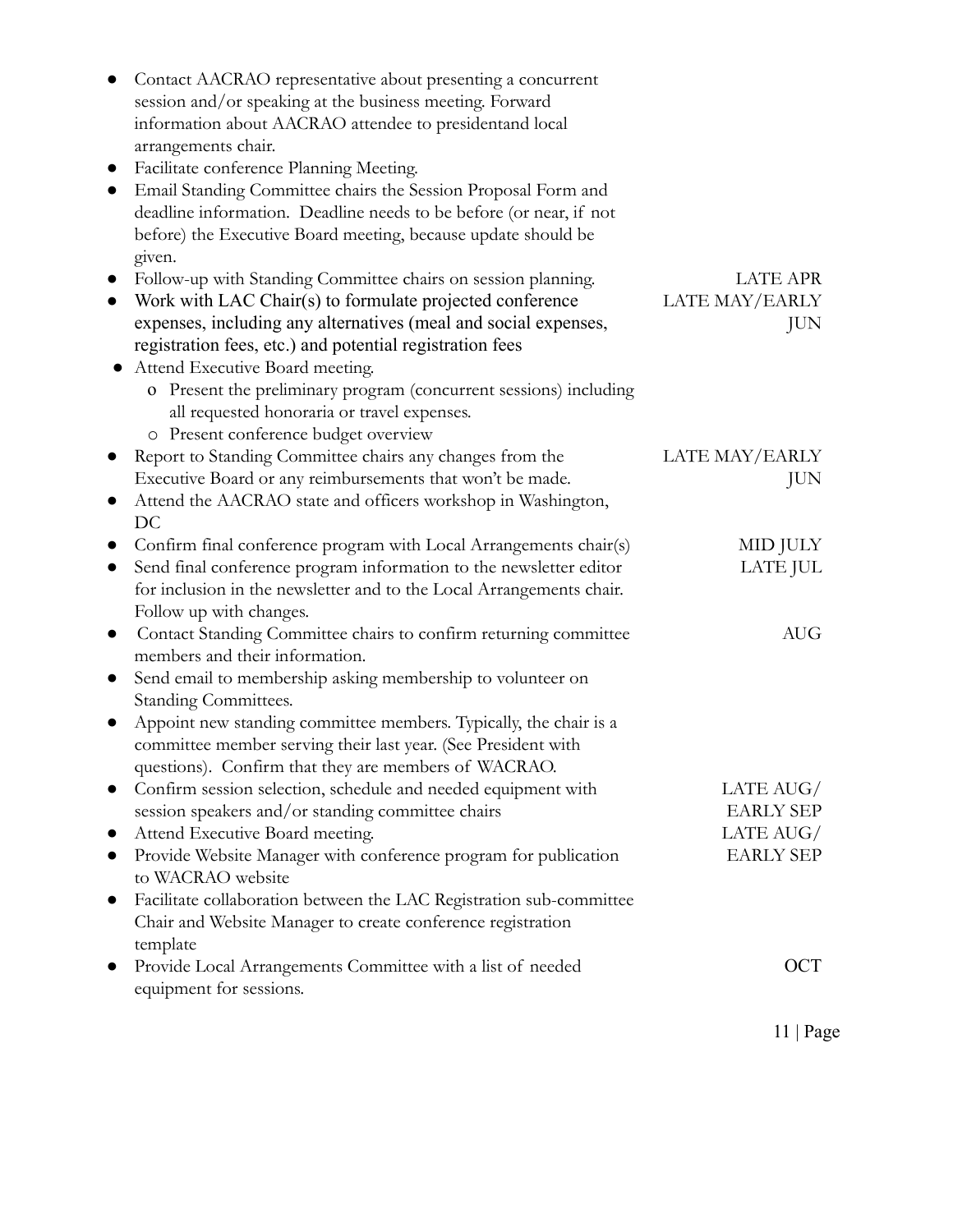- Plan a meeting of Standing Committee members to be held at the annual meeting and conference. This meeting should include all current and new members. The meeting should include a review of responsibilities, timelines, and financial guidelines.
- Follow up with Local Arrangements chair on any changes to the program in time for the program printing deadline (if a program is being printed) and/or to ensure changes are made on conference mobile app (if one is being created).
- If deemed necessary, assign moderators to sessions
- Work with President on script for annual meeting. The script should include recognition of the Local Arrangements Committee and Standing Committees. (The secretary arranges for the printing of the Certificates of Appreciation.) After the gavel is passed, the first duty is to recognize the outgoing president and treasurer or secretary. (The secretary orders the gift boxes.) LATE OCT/EARLY
- Attend Executive Board meeting at the conference.

### **(Immediate) Past President**

*Term of office: 1 year; remains on the Executive Board for one year after serving as president. Key responsibilities:*

- Provide Website Manager updates for the website: Executive Committee, Standing Committees and Appointed Positions
- Serve as special counsel to the President.
- Attend Executive Committee meetings.
- Provide a historical perspective to current issues being addressed by the Executive Board.
- Coordinate special projects as requested by the President.
- Arrange lunch meeting for Immediate Past President, President and President-Elect to review timeline and expectations of the President-Elect. Schedule in January.
- Serve as a member of the Nominations and Awards Committee (3-year term) and acts as liaison between that committee and the Executive Board. See details in the Nominations and Awards Committee section.

### **Secretary**

*Term of office: 2 years; elected at the annual meeting; if re-nominated (optional) may be re-elected for additional 2-year term. Election typically alternates years with the election of a treasurer.*

*Key responsibilities:*

- Record the meeting minutes of the Executive Board meetings and annual business meeting.
- Prompt the Executive Committee to ensure the WACRAO Handbooks is updated/maintained..
- Serve as a back-up to the President-Elect or President should either not be able to fulfill his/her duties.
- Order gift boxes in October for honorary members and outgoing executive committee members.

12 | Page

OCT

NOV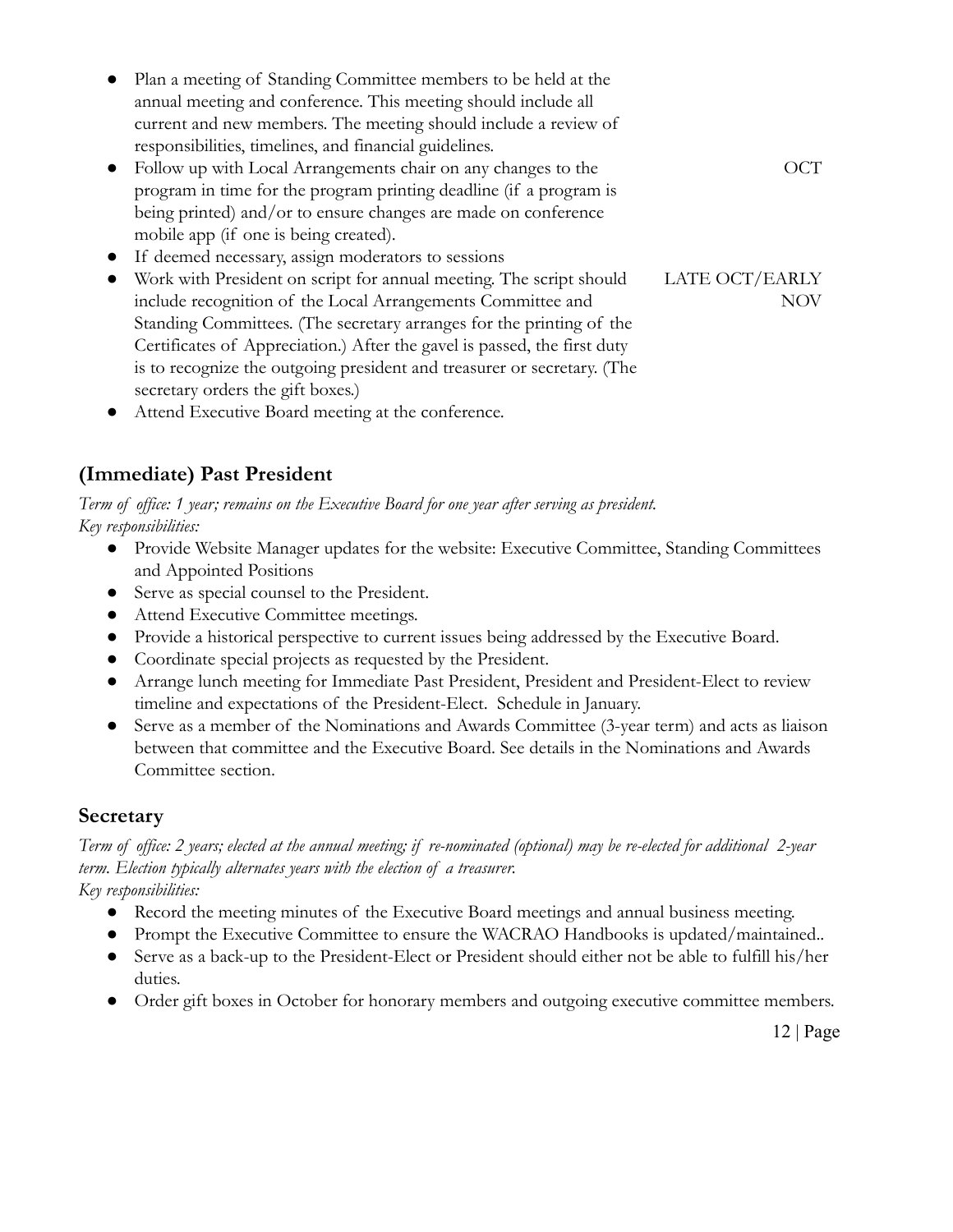- Print certificates for outgoing Standing Committee chairs, LAC chair(s), LAC Committee members, and Certificate of Appreciation recipient(s) in October.
- Purchase certificate folders for certificates in October

#### *Suggested timeline:*

| Meet (at the conference) with the outgoing Secretary for purposes of               | <b>AFTER</b>      |
|------------------------------------------------------------------------------------|-------------------|
| receiving information, materials, and guidance concerning the duties and           | <b>ACCEPTING</b>  |
| responsibilities of the Secretary.                                                 | <b>NOMINATION</b> |
| Record minutes and attend Executive Board meeting or teleconference.               | JAN               |
| Obtain the minutes from the meeting held during the fall conference                |                   |
| from the outgoing secretary. Submit minutes from last meeting and                  |                   |
| from Business Luncheon for committee approval.                                     |                   |
| Record minutes and attend Executive meeting. Submit minutes from                   | LATE              |
| last meeting for committee approval.                                               | MAY/EARLY         |
|                                                                                    | <b>JUNE</b>       |
| Record minutes and attend Executive meeting. Submit minutes from                   | LATE              |
| last meeting for committee approval.                                               | <b>AUG/EARLY</b>  |
|                                                                                    | <b>SEP</b>        |
| Order gift boxes for outgoing Executive Committee members and                      | <b>OCT</b>        |
| Honorary members.                                                                  |                   |
| Work with President-Elect to confirm and then print certificates for               |                   |
| LAC Chairs/Co-chairs, LAC Committee members, Standing Committee                    |                   |
| Chairs.                                                                            |                   |
| Order certificate folders, if needed.                                              |                   |
| Submit last year's Business Luncheon meeting minutes to President for<br>$\bullet$ |                   |
| distribution to membership for Business Luncheon.                                  |                   |
| Record minutes and attend Executive meeting and Business Luncheon<br>$\bullet$     | <b>NOV</b>        |
| meeting.                                                                           |                   |

### **Treasurer**

*Term of office: 2 years; elected at the annual meeting; if re-nominated (optional) may be re-elected for additional 2-year term. Election typically alternates years with the election of a secretary.*

*Key responsibilities:*

- Responsible for all accounts receivable and accounts payable.
- Maintain a record of all fiscal matters.
- Coordinate dues renewal with the Member Services Coordinator.
- Provide a fiscal accounting report to the Executive Board at each Executive Board meeting.
- Provide a complete year-end fiscal (October 1 to September 30) report to the membership at the annual conference.
- File taxes.

*Suggested timeline:*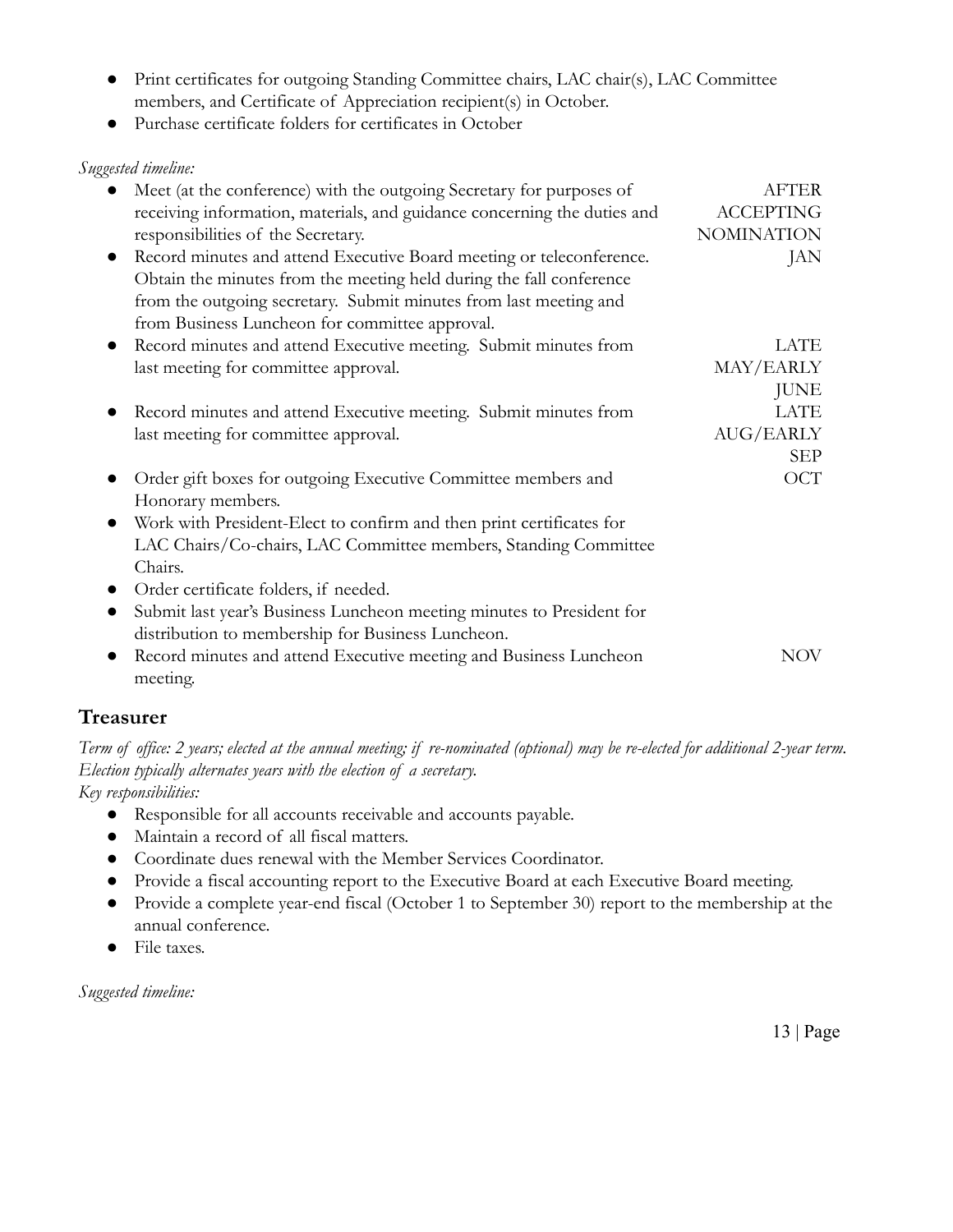| Meet (at the conference) with the outgoing Treasurer for purposes of                      | <b>AFTER</b>      |
|-------------------------------------------------------------------------------------------|-------------------|
| receiving information, materials, and guidance concerning the duties                      | <b>ACCEPTING</b>  |
| and responsibilities of the Treasurer.                                                    | <b>NOMINATION</b> |
| Submit the Wisconsin Nonstock Corporation Annual Report along with<br>$\bullet$           | LATE NOV/         |
| the filing fee—due December 31 <sup>st</sup> .                                            | <b>EARLY DEC</b>  |
| Start preparing taxes 990 EZ—due February 15 <sup>th</sup> .                              | DEC/JAN           |
| Connect with incoming LAC treasurer for Associated Bank LAC<br>$\bullet$                  | JAN/FEB           |
| account. Remember: Vendor Chair is also an Authorized Signer on this<br>account.          |                   |
| Prepare Treasurer's report for Executive meeting or teleconference.<br>$\bullet$          | JAN               |
| Send draft taxes to CPA.<br>$\bullet$                                                     | JAN               |
| Attend Executive Board meeting or teleconference.<br>$\bullet$                            | JAN               |
| Taxes due February 15 <sup>th</sup> /filing deadline for Form 8868 automatic<br>$\bullet$ | <b>FEB</b>        |
| 6-month extension                                                                         |                   |
| Pay mileage reimbursements and other costs associated with the<br>$\bullet$               | FEB/MARCH         |
| Conference Planning meeting. If needed, updated expense                                   |                   |
| reimbursement form with updated mileage amount, per UWS rate.                             |                   |
| Prepare Conference Planning meeting financial report<br>$\bullet$                         | MARCH             |
| Finalize LAC Conference Financial Report<br>$\bullet$                                     | <b>SPRING</b>     |
| Prepare Treasurer's report and attend Executive meeting. Give report<br>$\bullet$         | LATE              |
| on Conference Planning meeting financial report and LAC Conference                        | MAY/EARLY         |
| Financial report.                                                                         | <b>JUNE</b>       |
| Deposit payments for Veterans Conference.<br>$\bullet$                                    | MAY/JUNE          |
| Membership Coordinator sends renewal notices to designated contact<br>$\bullet$           | <b>JUNE/JULY</b>  |
| person(s) at each institution                                                             |                   |
| Order pen sets in bulk as needed.<br>$\bullet$                                            | JUNE              |
| Review renewal forms and deposit payments for membership renewals.<br>$\bullet$           | <b>JUNE - NOV</b> |
| Finalize Veterans Conference Financial Report<br>$\bullet$                                | <b>JULY</b>       |
| Prepare Treasurer's report and attend Executive meeting. Give report<br>$\bullet$         | <b>EARLY AUG</b>  |
| on Veterans Conference Financial report.                                                  |                   |
| Determine number of pen sets for distribution at the annual conference<br>$\bullet$       | <b>OCT</b>        |
| (generally AACRAO rep, UMACRAO or other State/Regional rep,                               |                   |
| opening and closing speakers – as requested by LAC chair/co-chairs $\&$                   |                   |
| outgoing Executive Committee members)                                                     |                   |
| Coordinate with BMO Harris and Associated Bank branches for<br>$\bullet$                  | OCT               |
| updating signature cards IF NEEDED - identify branches near                               |                   |
| conference location. The year the Treasurer begins a term, that                           |                   |
| Treasurer and incoming President (as "Executive Officer") are the                         |                   |
| Authorized Signers for these accounts.                                                    |                   |
| Prepare annual (Oct 1 - Sept 30) report for WACRAO conference.<br>$\bullet$               | OCT               |
| Distribute in advance of conference or print at least 1 copy per table at                 |                   |
| conference.                                                                               |                   |
|                                                                                           |                   |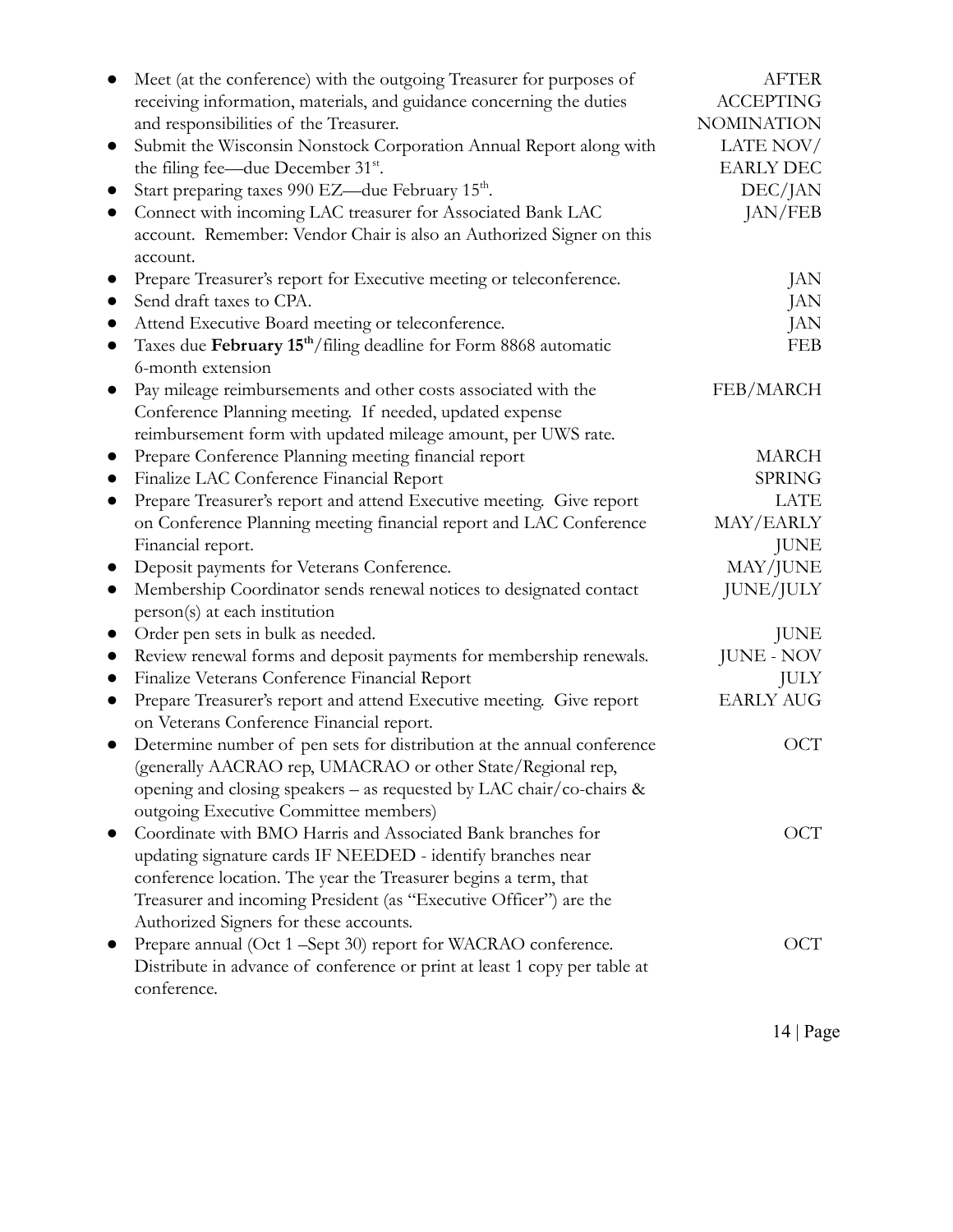| • Prepare Treasurer's report for Executive meeting at the conference. | OCT        |
|-----------------------------------------------------------------------|------------|
| • Make appointments as needed at bank branches (BMO and/or            | NOV.       |
| Associated Bank)                                                      |            |
| • Give report at Business Luncheon meeting.                           | <b>NOV</b> |

### **Member Services Coordinator**

*Term of office: 2 years; elected at the annual meeting; if re-nominated (optional) may be re-elected for additional 2-year term. Typically elected in odd numbered years.*

*Key responsibilities:*

- Coordinate the dues renewal notification to current membership with the Treasurer. Membership renewal should be created by October 25.
- Creation of the membership renewal documents, sending of renewal to the two campus voting members, follow-up on renewals not submitted by deadline.
- Update and maintain the membership database.
- Send agenda for this year's business meeting and minutes from last year's business meeting to the membership prior to the conference. (Obtained from presidents and secretary, respectively.)
- Send organization, conference and job posting information to current members as requested.

#### *Suggested timeline:*

| Meet with the outgoing Membership Services Coordinator to receive                            | <b>AFTER</b>      |
|----------------------------------------------------------------------------------------------|-------------------|
| information, materials, and guidance concerning the duties and                               | <b>ACCEPTING</b>  |
| responsibilities for this role.                                                              | <b>NOMINATION</b> |
| Attend Executive Board meeting. Enter approved membership dues for the upcoming<br>$\bullet$ | <i>JAN</i>        |
| annual membership period in MemberClicks.                                                    |                   |
| Coordinate with Treasurer to assign appropriate dues rate to individual                      | LATE MAY/         |
| assigned to pay institutional, associate, or affiliate dues for the                          | <b>EARLY JUNE</b> |
| upcoming annual membership period.                                                           |                   |
| Send initial announcement to voting members regarding upcoming                               |                   |
| annual membership renewal period.                                                            |                   |
| Attend Executive Board meeting. Provide snapshot of Membership to Historian in               | JULY              |
| preparation for Annual Meeting.                                                              |                   |
| Enter updates to institutional, associate, or affiliate memberships upon renewal for         |                   |
| annual membership period.                                                                    |                   |
| Attend Executive Board meeting.<br>$\bullet$                                                 | <b>AUG</b>        |
| Follow up with institutions that have not renewed.                                           |                   |
| Attend Executive Board meeting.                                                              | NOV               |
| Follow up with institutions that have not renewed.                                           |                   |
| Provide snapshot of Membership total at Business Luncheon meeting.                           |                   |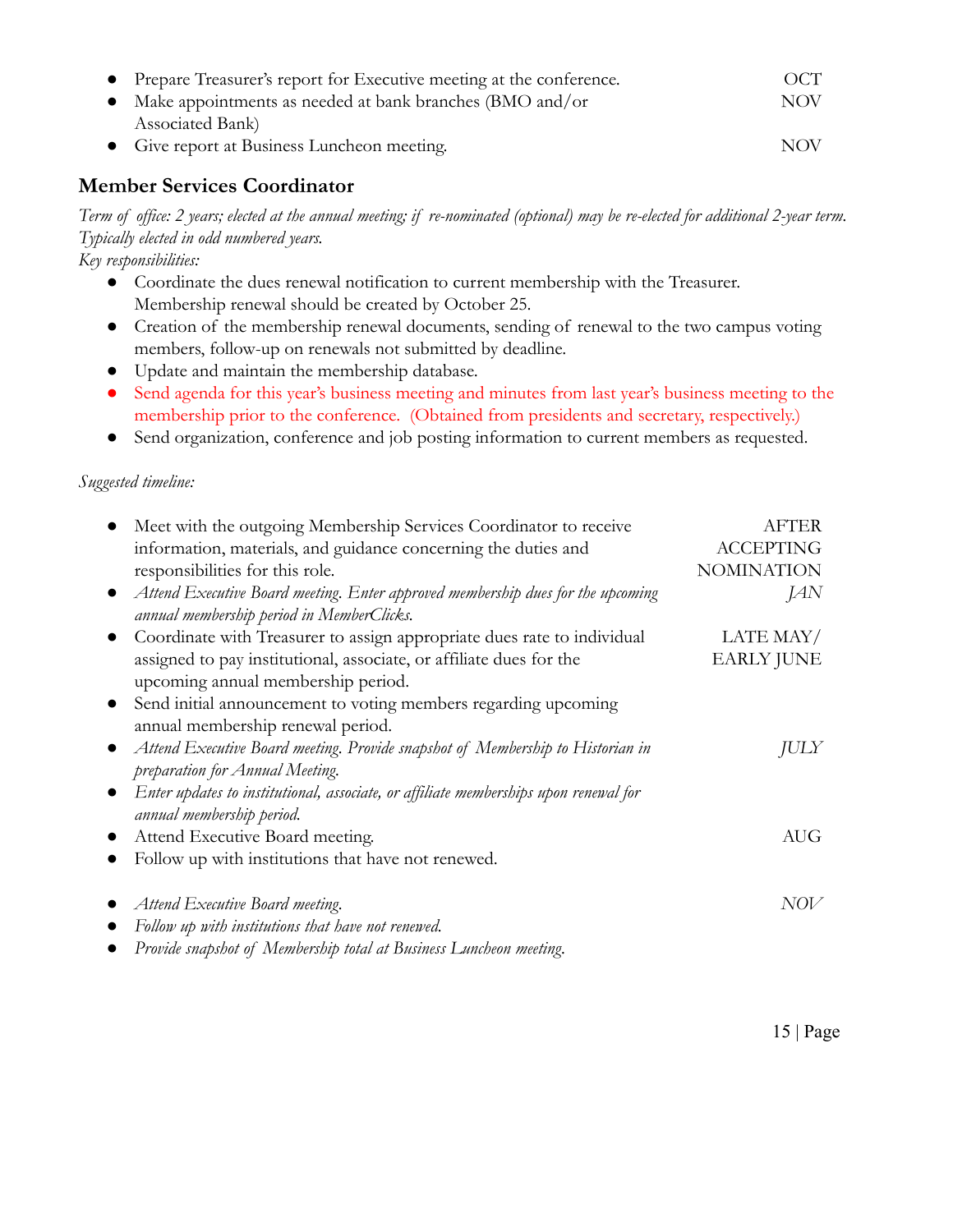### **Newsletter Editor**

*Term of office: 2 years; elected at the annual meeting; if re-nominated (optional) may be re-elected for additional 2-year term. Typically elected in even numbered years.*

- Solicit content from membership for WACRAO Newsletter
- Edit and publish three issues of the WACRAO newsletter, according to the calendar indicated below.
- Frequency and/or specific publication dates may be reviewed and adjusted as appropriate.
- Primary content is news stories about institutions of higher education in Wisconsin, activities of individual members, information about regulations or legislation of potential impact to WACRAO members, and other news relevant to WACRAO members.
- Contact President for letter to membership to be included in each issue.
- A primary role of the Newsletter Editor is to develop and maintain communications with newsletter contacts at each institution to provide campus updates.
- Assist with other communication-related activities as requested by the Executive Board

#### *Suggested timeline:*

|                                                   | Meet with the outgoing Newsletter Editor to receive information,       | <b>AFTER</b>      |
|---------------------------------------------------|------------------------------------------------------------------------|-------------------|
|                                                   | materials, and guidance concerning the duties and responsibilities for | <b>ACCEPTING</b>  |
| this role.                                        |                                                                        | <b>NOMINATION</b> |
| Attend Executive Board meeting or teleconference. |                                                                        | JAN               |
| Publish WACRAO Newsletter<br>$\bullet$            |                                                                        | JAN/FEB           |
| Publish WACRAO Newsletter                         |                                                                        | MAY/JUNE          |
| Attend Executive Board meeting.<br>$\bullet$      |                                                                        | LATE MAY/         |
|                                                   |                                                                        | <b>EARLY JUNE</b> |
| Attend Executive Board meeting.                   |                                                                        | <b>AUG</b>        |
| $\bullet$                                         | Public WACRAO Newsletter (include program for upcoming annual          | SEPT/OCT          |
| conference                                        |                                                                        |                   |
| Attend Executive Board meeting.                   |                                                                        |                   |

### **Vendor Chair/Conference Site Selection Coordinator**

*Term of office: 2 years; elected at the annual meeting; if re-nominated (optional) may be re-elected for additional 2-year term. Typically elected in odd numbered years.*

- Researches and recommends the selection of a site for the annual conference, and presents this information to president for review and approval by the Executive Board.
- Serves as a member of and works with the Local Arrangement Committee (LAC) to secure funding for the annual conference, determining vendor pricing to include, but not limited to,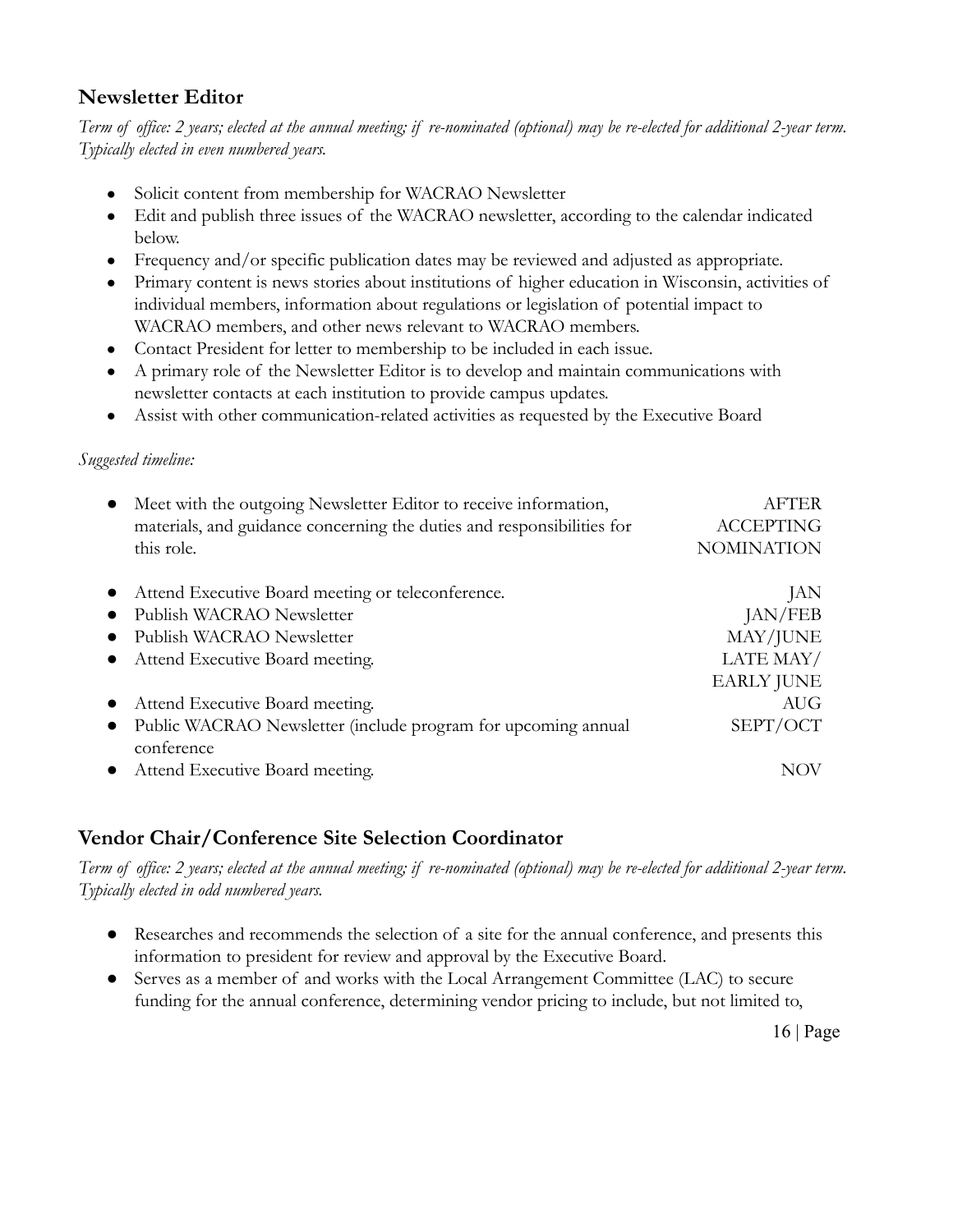vendor fee, vendor fee plus presentation, sponsorship for breaks, meals, speakers and events. Acts as a liaison between the vendors and LAC.

- Works with WACRAO membership to cultivate new vendor relationships. Solicits and follows-up with potential vendors. Currently only corporate vendors are exhibitors at the conference.
- Works with President-Elect to determine number of vendor session slots and days/times.
- Solicits and coordinates vendor sessions offered at the conference. Provides vendor session descriptions to President-elect for inclusion in conference program.
- Communicates with vendors regarding fee payments and conference attendance (hotel arrangements, meal choices, special events, etc.). Provides meal information to LAC.
- Assists vendors upon arrival at the conference; is the point of contact for vendors during the conference.
- Recognizes vendors at business meeting and at banquet.
- Works with LAC on vendor social.

#### *Suggested timeline:*

| Meet with the outgoing Vendor Chair/Conference Site Selection<br>$\bullet$                    | <b>AFTER</b>      |
|-----------------------------------------------------------------------------------------------|-------------------|
| Coordinator to receive information, materials, and guidance concerning                        | <b>ACCEPTING</b>  |
| the duties and responsibilities for this role.                                                | <b>NOMINATION</b> |
| Attend Executive Board meeting or teleconference.                                             | JAN               |
| Provide a preliminary report to the President related to future conference site               | <b>APR</b>        |
| selection.                                                                                    |                   |
| Select a site based upon the following specifications:                                        |                   |
| Number of conference attendees: $200 - 225$ .                                                 |                   |
| State rate for hotel rooms for all attendees required                                         |                   |
| Number of guest rooms needed: 100–120 depending upon the location                             |                   |
| and the number of commuters (more rooms needed in northern                                    |                   |
| locations). Some hotels offer a complimentary guest room for every 50                         |                   |
| rooms booked. The AACRAO representative is given priority. A small                            |                   |
| number of rooms for Tuesday evening should be blocked.                                        |                   |
| State rate for meals, if possible                                                             |                   |
| Banquet Seating: 200+ for the banquet on Thursday evening.                                    |                   |
| Theatre seating: $170+$ for opening general session. $150+$ for a closing<br>general session. |                   |
| Six breakout rooms to hold simultaneous sessions of approximately 50                          |                   |
| persons per session.                                                                          |                   |
| Space for registration activities.                                                            |                   |
| Area for vendor booths.                                                                       |                   |
| Space for congregating during breaks located near vendor booths.                              |                   |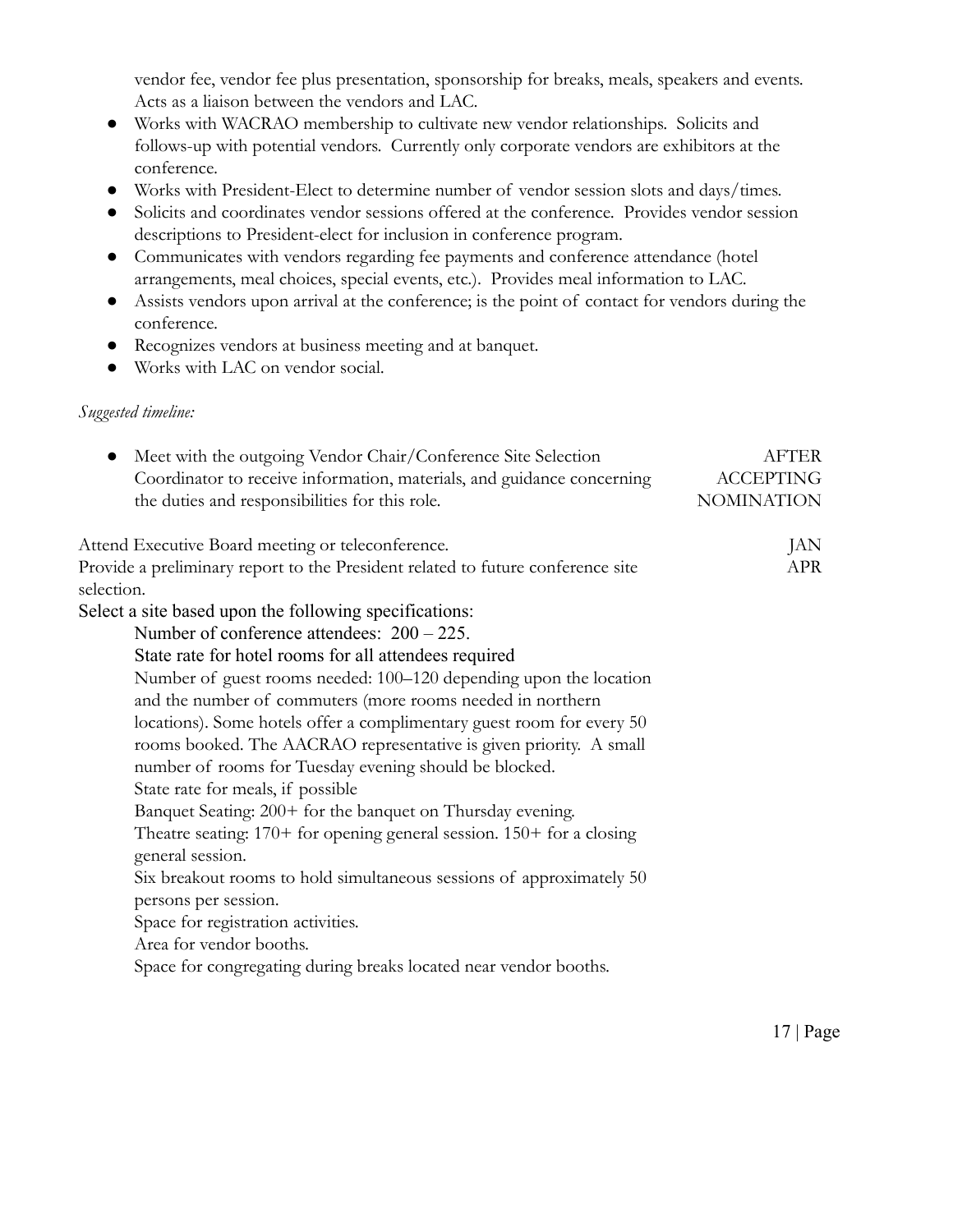Possible overflow hotels in the vicinity. (This is considered an enhancement, not a requirement.) AV/internet/wireless capabilities Can WACRAO bring own projectors and would the venue provide carts, extension cords and screens? Is a deposit required? If so when and how much? Other things to consider: cancellation clauses, timing of release of room blocks and deadline for meal counts--in relation to our conference registration timelines Coordinate the signing of the contracts for conference site.

Attend Executive Board meeting.

|           |                                                                         | LATE MAY/         |
|-----------|-------------------------------------------------------------------------|-------------------|
|           |                                                                         | <b>EARLY JUNE</b> |
| $\bullet$ | Attend Executive Board meeting.                                         | <b>AUG</b>        |
| $\bullet$ | Provide President-Elect with vendor session details for inclusion in    | <b>SEPT</b>       |
|           | conference program                                                      |                   |
|           | • Provide Website Manager with vendor names and logos for inclusion on  |                   |
|           | WACRAO conference information on website                                |                   |
| $\bullet$ | Provide vendor updates to President-Elect and LAC, as needed            | OCT/NOV           |
| $\bullet$ | Attend Executive Board meeting.                                         | <b>NOV</b>        |
| $\bullet$ | Form a small team from area member institutions to assist with site     | JAN/FEB           |
|           | selection.                                                              |                   |
| $\bullet$ | Contact the local convention bureau or similar resource(s) to determine | JAN/FEB           |
|           | the assistance they can provide in making convention arrangements.      |                   |
|           | Arrange for site visits by the team to local hotels and conference      | JAN/FEB           |
|           | centers.                                                                |                   |

### **Website Manager**

*Term of office: 2 years; elected at the annual meeting; if re-nominated (optional) may be re-elected for additional 2-year term. Typically elected in even numbered years.*

- Manage and update the WACRAO website, including but not limited to:
	- o membership information
	- o officer and committee lists
	- o WACRAO by-laws and Handbook
	- o conference and workshop information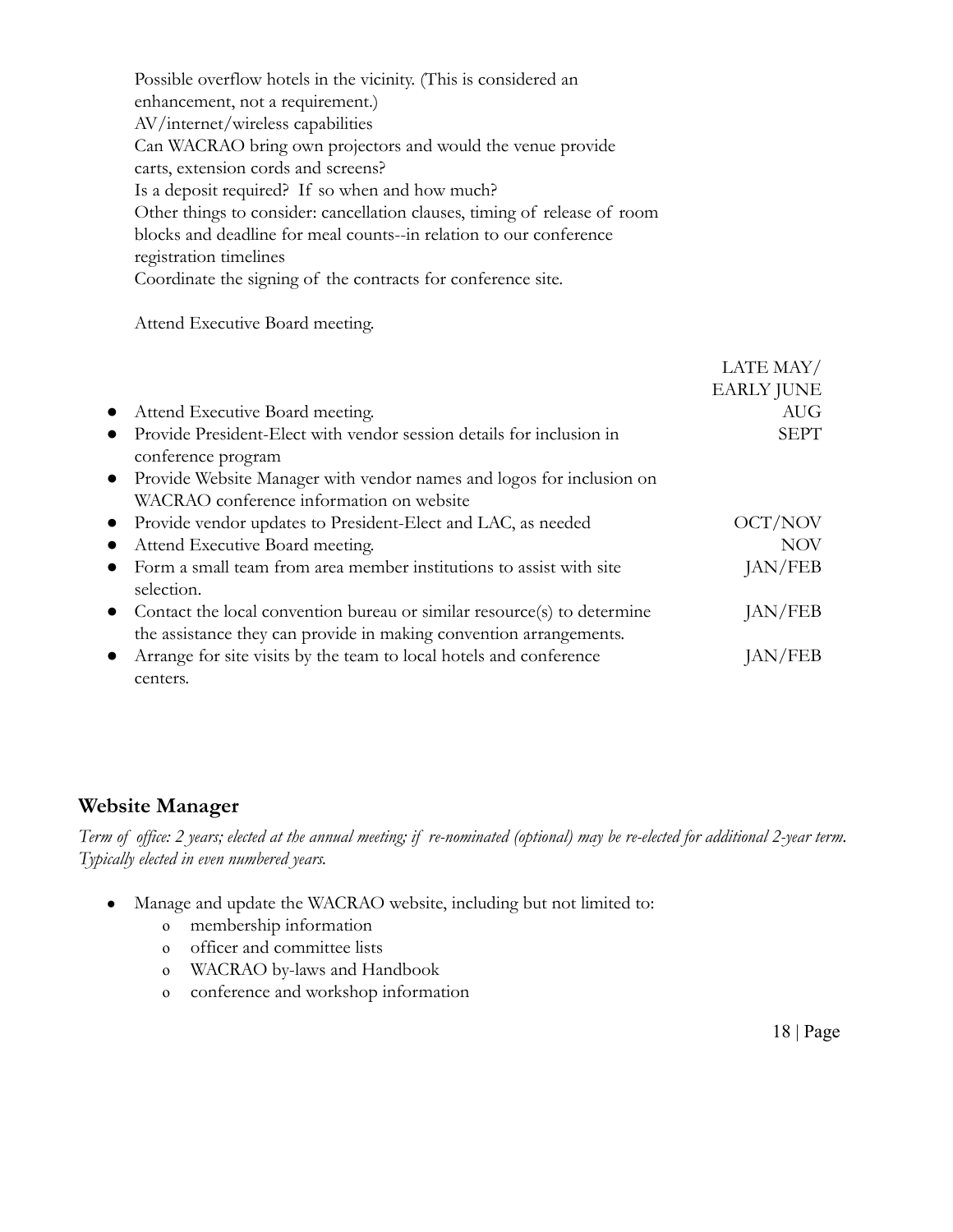- o newsletter
- o useful links to other sites
- Serve as liaison in contracting with an internet service provider.
- Communicate with the Executive Board. Suggest redesign and upgrades when needed.
- Provide a brief annual report to the Executive Board at the November meetin
- Serve as Executive Committee coordinator and liaison with President-Elect and LAC Registration sub-committee chair for annual conference registration administration in membership software
- Coordinate new functionality and/or web design

#### *Suggested timeline:*

| Meet with the outgoing Website Manager to receive information,         | <b>AFTER</b>      |
|------------------------------------------------------------------------|-------------------|
| materials, and guidance concerning the duties and responsibilities for | <b>ACCEPTING</b>  |
| this role.                                                             | <b>NOMINATION</b> |
| Attend Executive Board meeting or teleconference.                      | JAN               |
| Attend Executive Board meeting.                                        | LATE MAY/         |
|                                                                        | <b>EARLY JUNE</b> |
| Attend Executive Board meeting.                                        | <b>AUG</b>        |
| Update WACRAO website with annual conference program                   | <b>SEPT</b>       |
| Create annual conference registration template                         |                   |
| Provide registration updates to LAC, as needed                         |                   |
| Attend Executive Board meeting.                                        |                   |

# **Nominations and Awards Committee**

The Nomination and Awards Committee is an Ex-Officio body comprising the three most recent WACRAO past presidents who are still active in WACRAO, including the immediate past president.

*Term of office: Typically 3 years, beginning when one is the immediate past president. The immediate past president serves as liaison between this committee and the Executive Board, while the most senior past president serves as committee chair before rotating off the committee. Terms on this committee may be extended if necessary to replace past presidents who have retired or are otherwise no longer active WACRAO members.*

*Key responsibilities and suggested timelines (responsibilities can be divided up among the committee members:*

| Send email to the membership (via membership<br>coordinator) for suggested individuals who have or<br>are planning on retiring in the current year. | Chair     | MID-JUNE                       |
|-----------------------------------------------------------------------------------------------------------------------------------------------------|-----------|--------------------------------|
| • Conduct teleconference for the committee to<br>discuss and determine the individuals to receive                                                   | Committee | NO LATER THAN<br><b>JULY 1</b> |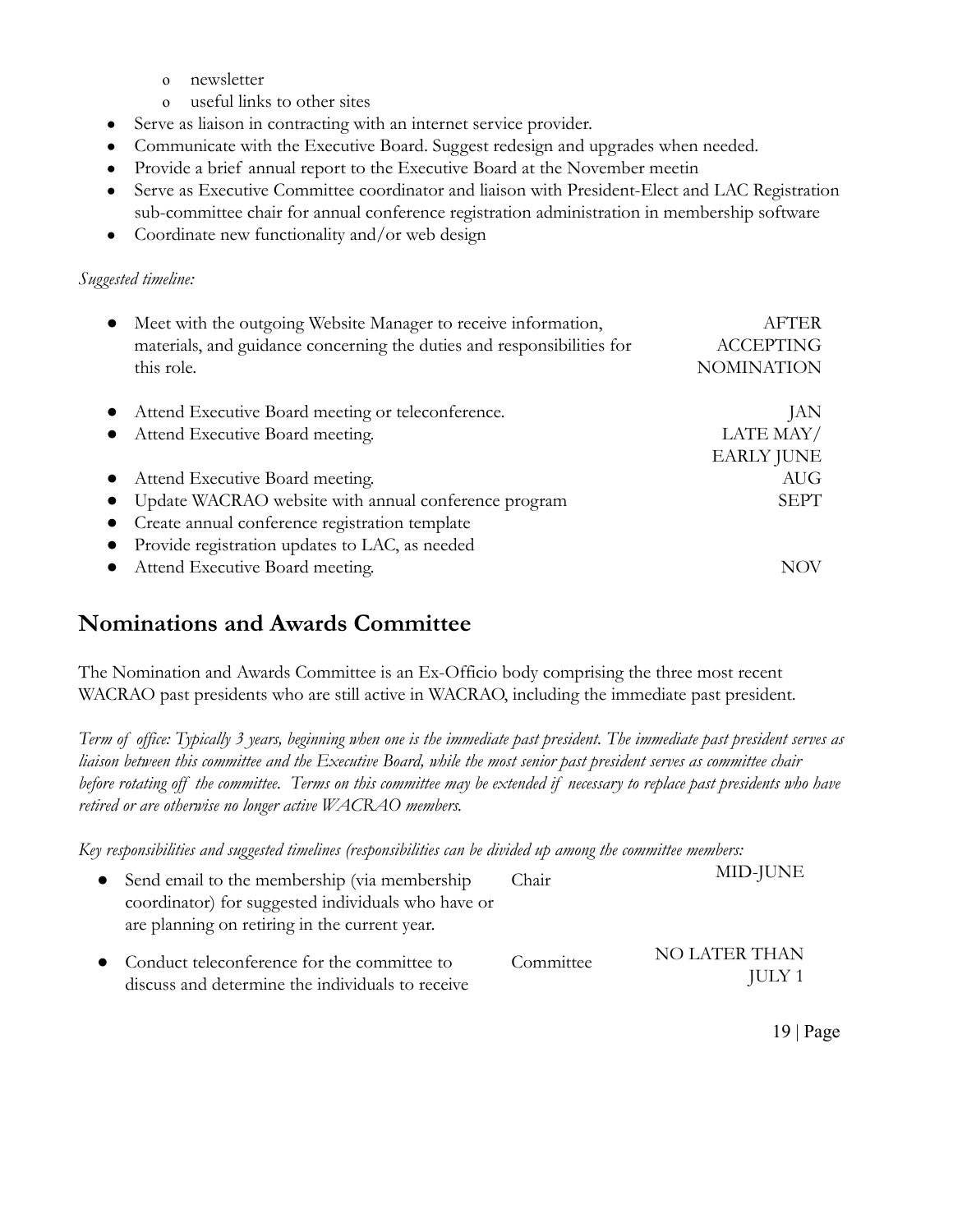honorary membership, certificates of appreciation, or other types of awards/recognition.

|           | Honorary membership and certificate of<br>appreciation nominees are presented to the<br>Executive Board for approval at their summer<br>meeting. Notify the Nominations and Awards<br>Committee of Executive Committee approval. | Immediate past<br>president | <b>NO LATER THAN</b><br><b>JULY 1</b> |
|-----------|----------------------------------------------------------------------------------------------------------------------------------------------------------------------------------------------------------------------------------|-----------------------------|---------------------------------------|
|           | Determine potential nominees for elected office.<br>Contact the individuals.                                                                                                                                                     | Committee                   | <b>NO LATER THAN</b><br><b>JULY 1</b> |
|           | Nominees for elected office are presented to the<br>Executive Board for approval at their summer<br>meeting. Notify the Nominations and Awards<br>Committee of Executive Committee approval.                                     | Immediate past<br>president | <b>NO LATER THAN</b><br><b>JULY 1</b> |
|           | Contact the honorary awardees regarding award<br>and to obtain names for engraving, presenters, and<br>to invite to the annual conference and banquet.                                                                           | Chair                       | <b>EARLY SEPT</b>                     |
|           | Contact the certificate of appreciation awardees<br>and invite to the annual conference and banquet.                                                                                                                             | Chair                       | <b>EARLY TO</b><br>MID-SEPT           |
| $\bullet$ | Contact historian for list of eligible 10 year and 25<br>year pin recipients.                                                                                                                                                    | Chair                       | <b>EARLY TO</b><br>MID-SEPT           |
|           | Coordinate with the secretary to insure that any<br>needed materials for the honorary awardees and<br>certificate of appreciation (e.g. gift boxes,<br>certificates, etc.) are ordered and prepared in a<br>timely manner.       | Immediate past<br>president | MID-SEPT                              |
|           | Contact treasurer regarding the number of pins<br>needed                                                                                                                                                                         | Chair                       | MID-SEPT                              |
|           | Upload program into Google Drive                                                                                                                                                                                                 | Chair                       | SEPT - OCT                            |
|           | Prepare section of business meeting script for<br>nominees for elected office.                                                                                                                                                   | Chair                       | SEPT - OCT                            |
|           | Prepare script for awards banquet. Note: The<br>current WACRAO president has a small part in the<br>beginning of this script. Upload script to Google<br>Drive.                                                                  | Chair                       | SEPT - OCT                            |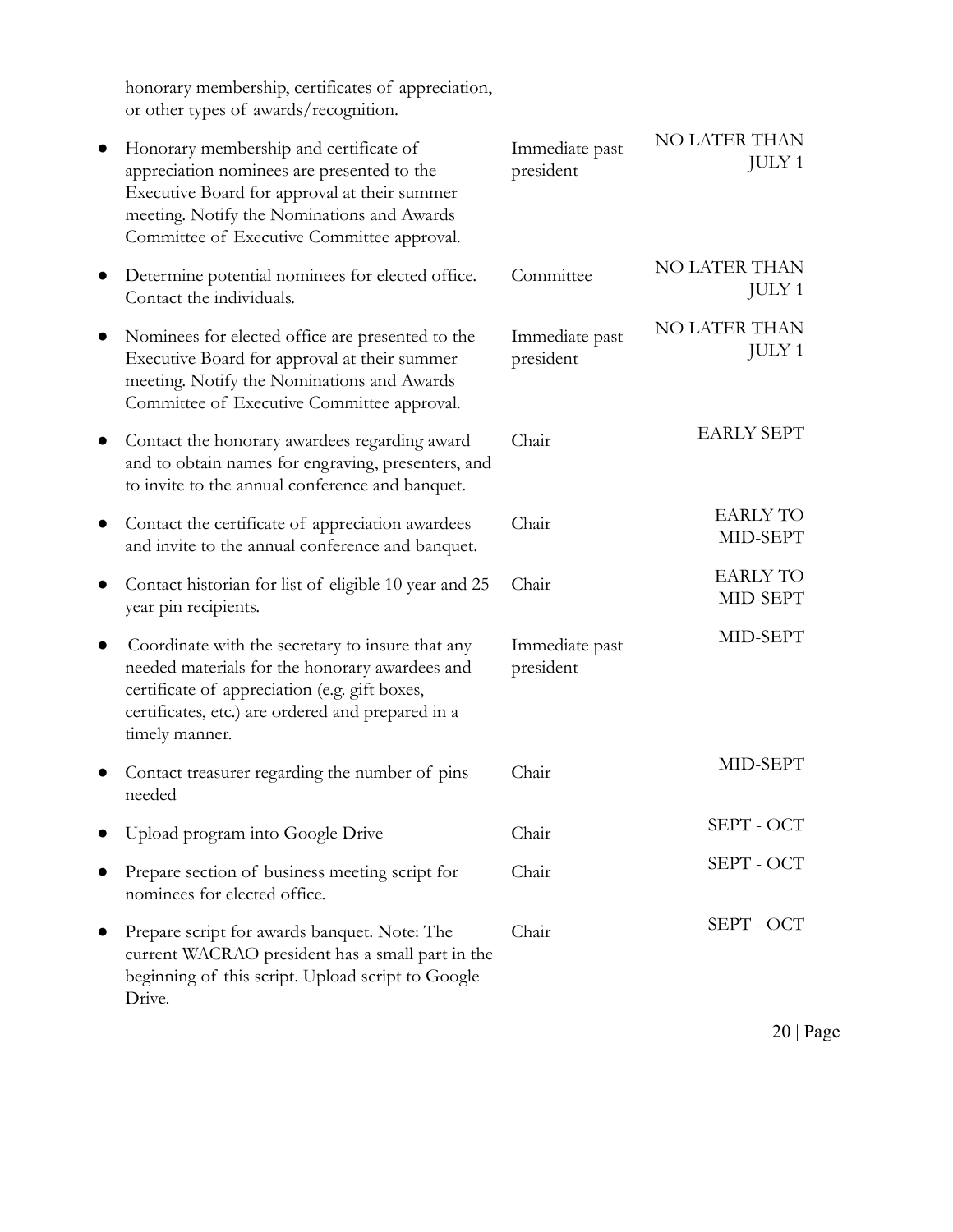| Contact LAC chair regarding honorary members<br>and guest attendees | Chair                                            | SEPT - OCT                                         |
|---------------------------------------------------------------------|--------------------------------------------------|----------------------------------------------------|
| Check with LAC for 10 and 25 year pin awardee<br>attendance         | Chair                                            | LATE OCT                                           |
| Announces nominees for elected officers at<br>business meeting      | Chair                                            | <b>ANNUAL</b><br><b>BUSINESS</b><br><b>MEETING</b> |
| Distributes awards and pins; shake hands of<br>awardees             | The committee<br>members other<br>than the emcee | <b>AWARDS</b><br><b>BANQUET</b>                    |
| Mail out pins that were not distributed at banquet                  | Any committee<br>member                          | AFTER<br><b>CONFERENCE</b>                         |

#### **APPOINTED POSITIONS**

Unless otherwise noted, all of the positions below are appointed by the current WACRAO President as terms expire or otherwise as vacancies occur.

#### **Conference Local Arrangements Committee Chair/Co-Chairs (LAC Chair)**

*Term of office: 1 year*

*Key responsibilities:*

● Plan and coordinate the physical details (hotel site, food, audio visual/technology, etc.), events/entertainment, registration, and keynote and plenary speakers for the annual conference.

*Suggested timeline:*

| $\bullet$ |   | Form a Local Arrangements Committee of representatives from all   | $OCT$ (13 months)  |
|-----------|---|-------------------------------------------------------------------|--------------------|
|           |   | host institutions.                                                | before event)      |
|           |   | Schedule regular meetings with the conference hotel staff.        | NOV (1 year before |
|           |   |                                                                   | event)             |
|           |   | Begin consultation with the new President-elect.                  | <b>NOV</b>         |
| $\bullet$ |   | Hold first meeting of Local Arrangements Committee. Form          | <b>NOV</b>         |
|           |   | sub-committees for various conference activities. Suggested       |                    |
|           |   | subcommittees include, but aren't limited to:                     |                    |
|           | 0 | conference treasurer                                              |                    |
|           | O | conference materials (i.e. printed program, local area interests, |                    |
|           |   | $etc.$ )                                                          |                    |
|           |   |                                                                   |                    |

o entertainment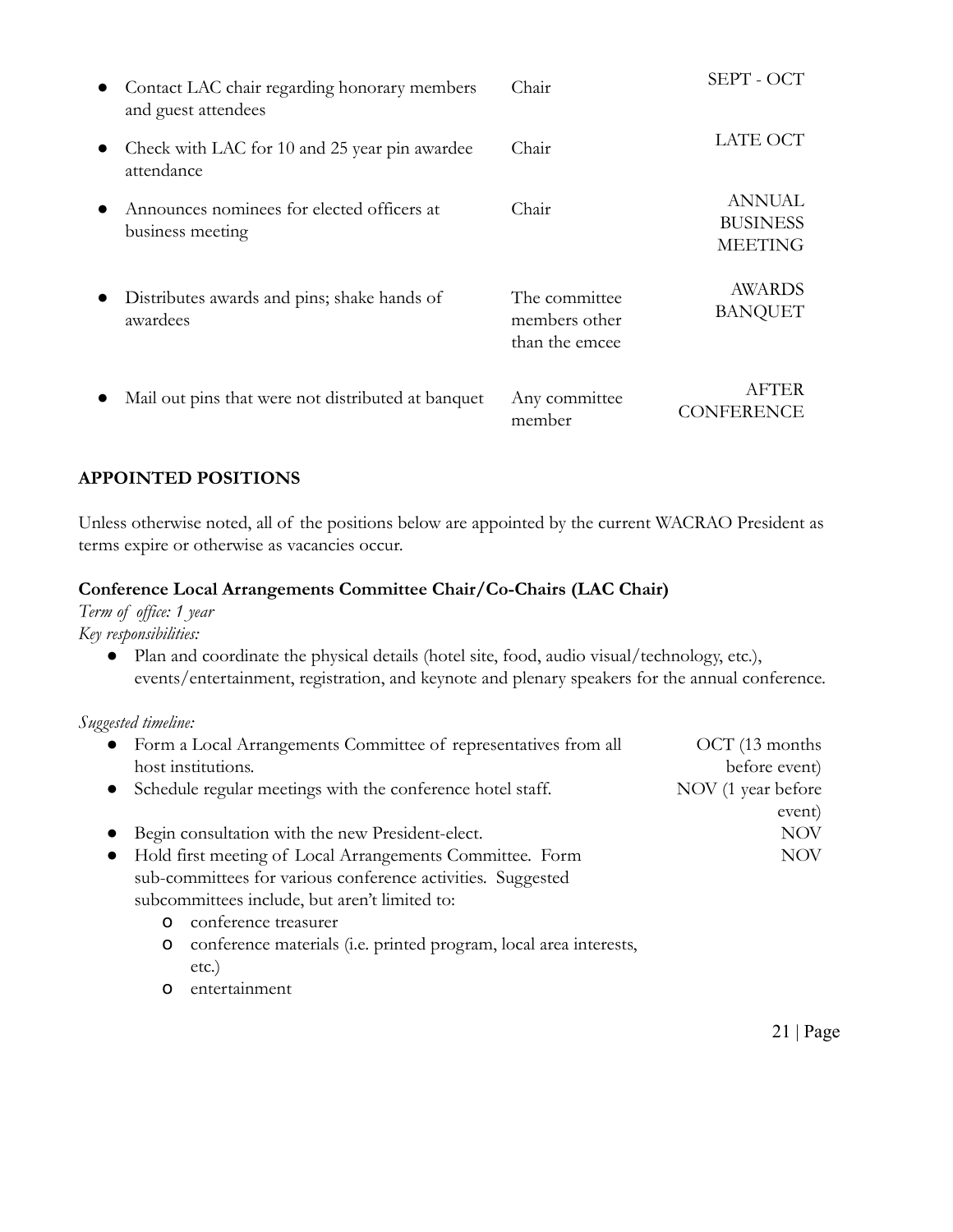| facilities (guest hotel rooms, audiovisual equipment)<br>$\circ$                    |            |
|-------------------------------------------------------------------------------------|------------|
| keynoter/plenary speaker<br>$\circ$                                                 |            |
| food<br>O                                                                           |            |
| registration<br>$\circ$                                                             |            |
| raffle/door prize<br>O                                                              |            |
| Along with the Pres-elect, review the Pres-elect and LAC                            | JAN        |
| responsibilities in this document to facilitate understanding of who is             |            |
| doing what as conference planning gets underway.                                    |            |
| Work with vendor chair, as needed, on vendor solicitation.                          |            |
| Set a tentative budget with the goal of having the conference<br>$\bullet$          | JAN        |
| break-even. Check with the WACRAO Treasurer for a sample of the                     |            |
| final report that will be submitted post-conference. It will ease budget            |            |
| planning and knowledge of what a final report should look like.                     |            |
| Coordinate with President-elect to set the conference schedule. LAC<br>$\bullet$    | <b>FEB</b> |
| chair(s) responsible for keynote speakers, meals and social activities.             |            |
| Select a keynote and plenary speaker. Discuss honorarium to fit within<br>$\bullet$ |            |
| budget.                                                                             |            |
| Arrange meeting with local convention bureau to determine items in<br>$\bullet$     | <b>FEB</b> |
| which bureau may help; e.g., nametags, personnel, etc.                              |            |
| Determine conference theme and share with President-elect in<br>$\bullet$           | <b>FEB</b> |
| advance of standing committee planning meeting.                                     |            |
|                                                                                     | <b>FEB</b> |
| Designate a LAC treasurer for the conference.<br>$\bullet$                          | <b>FEB</b> |
| Obtain the WACRAO checkbook used for conference purposes. The<br>$\bullet$          |            |
| account will start with \$750.                                                      |            |
| Work with venue and WACRAO Treasurer for direct billing<br>$\bullet$                |            |
| paperwork to pay by check (WACRAO does not have a credit card)                      |            |
| Complete tentative fall conference schedule of events, and give to<br>$\bullet$     | <b>MAR</b> |
| President-Elect for slotting of professional sessions.                              |            |
| Provide Newsletter Editor with a "conference ad" for the summer<br>$\bullet$        | MAR/APR    |
| newsletter, inviting and encouraging members to attend.                             |            |
| Submit conference fee recommendation to Executive Board, via the                    | <b>APR</b> |
| President-Elect. (See financial section for fee guidelines).                        |            |
| Receive a copy of the concurrent sessions from President-Elect. Slot<br>$\bullet$   | JUL        |
| program sessions into rooms based on equipment needs, times, and                    |            |
| availability.                                                                       |            |
| Contact WACRAO web site manager, or designee, to begin work on<br>$\bullet$         | MAY        |
| the conference web page.                                                            |            |
| Designate a LAC committee member to work on online registration.<br>$\bullet$       | MAY        |
| Confirm with the President the need for a continental breakfast<br>$\bullet$        |            |
| and/or lunch on Wednesday which comes from the LAC budget.                          |            |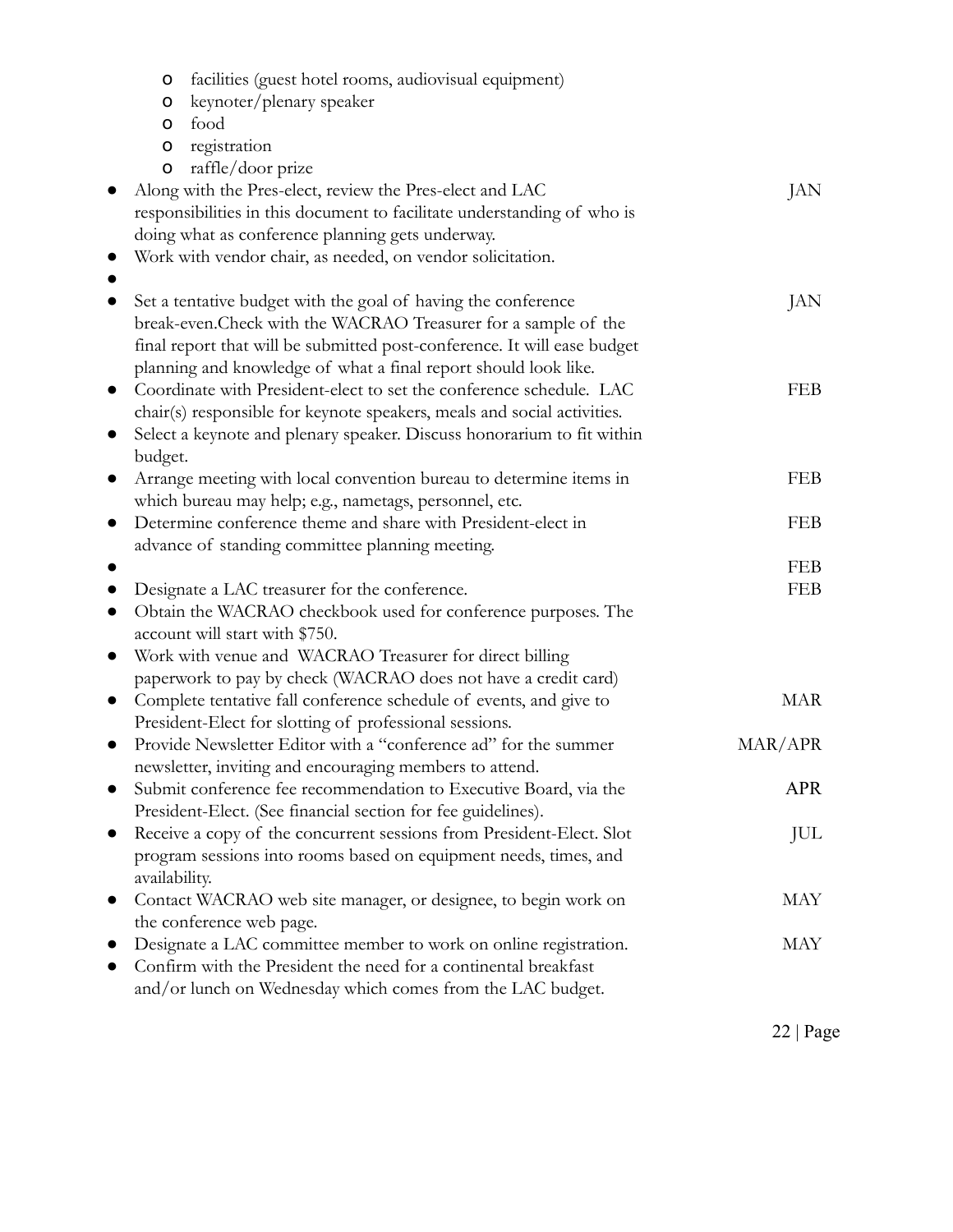| Meet with hotel representatives to finalize meals, meeting rooms, audio<br>$\bullet$<br>visual support, and vendor social details.                                                                                                                                                                                                                                                                                           | <b>AUG</b>        |
|------------------------------------------------------------------------------------------------------------------------------------------------------------------------------------------------------------------------------------------------------------------------------------------------------------------------------------------------------------------------------------------------------------------------------|-------------------|
| Finalize fall conference events and consult with President-Elect on<br>$\bullet$<br>finalizing program sessions.                                                                                                                                                                                                                                                                                                             | <b>AUG</b>        |
| Consult with President regarding AACRAO, IACRAO and/or<br>$\bullet$<br>UMACRAO guests who will be attending the conference. Reserve<br>rooms for the AACRAO, IACRAO and/or UMACRAO<br>representatives, if necessary. If complimentary rooms are granted by<br>the hotel use them for the AACRAO guest. Make arrangements for a<br>member of the LAC to pick up AACRAO/IACRAO/UMACRAO<br>guests at the airport, if necessary. | <b>AUG</b>        |
| Contact the President to obtain the recipients names of the new<br>$\bullet$<br>honorary membership and/or certificate of appreciation recipients.<br>The President will extend the invitation for honorary members to<br>attend the conference. The new honorary members should register<br>online, if possible.                                                                                                            | <b>AUG</b>        |
| Provide Newsletter Editor with a "conference ad" for the fall<br>$\bullet$<br>newsletter, inviting and encouraging members to attend.                                                                                                                                                                                                                                                                                        | <b>AUG</b>        |
| Contact the Member Services Coordinator to send an e-mail to the<br>$\bullet$<br>WACRAO list announcing the opening of online conference<br>registration. Coordinate with the President to send a registration notice<br>to the AACRAO, IACRAO and/or UMACRAO guests.                                                                                                                                                        | <b>SEPT</b>       |
| Determine if there will be a print program/handout and/or a mobile<br>$\bullet$<br>app for the conference.<br>Confirm with the President-Elect the list of active LAC members to<br>$\bullet$<br>provide to the secretary for certificates.                                                                                                                                                                                  | <b>OCT</b>        |
| Prepare conference materials for attendees, including name tags and, if<br>$\bullet$<br>necessary, meal tickets.                                                                                                                                                                                                                                                                                                             | <b>OCT</b>        |
| Seek conference volunteers to assist with check-in table, evaluation<br>$\bullet$<br>distribution and pick up, and other needed help.                                                                                                                                                                                                                                                                                        | <b>OCT</b>        |
| Utilize online registration to provide meal information to the hotel.<br>$\bullet$<br>Utilize the online registration system, in consultation with the<br>President-Elect, to change any concurrent session rooms based on                                                                                                                                                                                                   | <b>OCT</b><br>OCT |
| pre-registration attendance and room size.<br>Host the conference.<br>$\bullet$<br>Use the LAC checking account to cover hotel costs of the IACRAO<br>$\bullet$<br>and/or UMACRAO and AACRAO representatives, if complimentary                                                                                                                                                                                               | NOV<br>NOV        |
| rooms are not available.<br>Provide registration data to Historian (lists or copies of registration<br>$\bullet$                                                                                                                                                                                                                                                                                                             | <b>DEC</b>        |
| forms)<br>Send conference checkbook to the Treasurer.                                                                                                                                                                                                                                                                                                                                                                        | JAN               |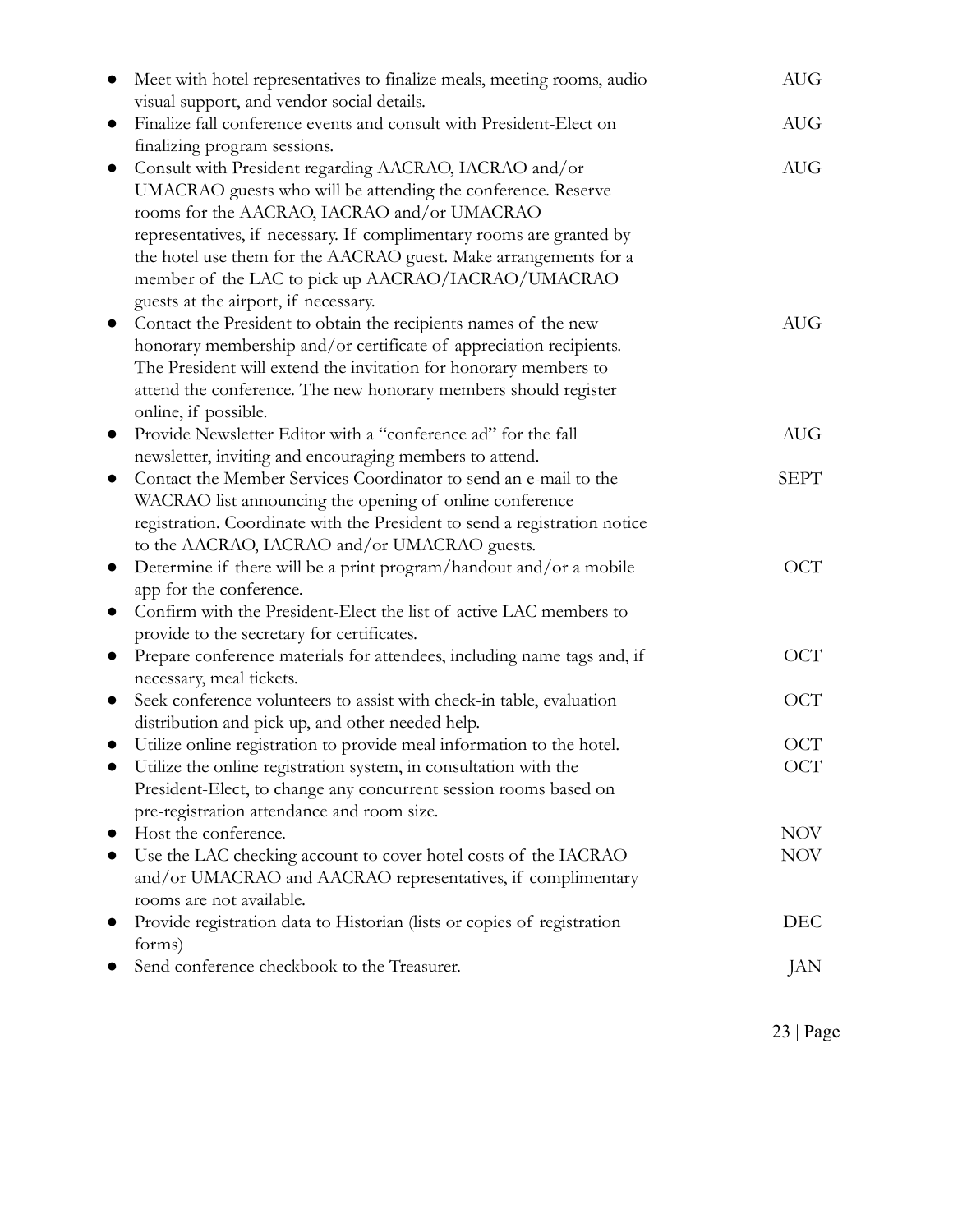| • Forward a full report of income and expenses from the annual   | JAN. |
|------------------------------------------------------------------|------|
| conference to the Treasurer.                                     |      |
| • Transfer conference materials to new Local Arrangements Chair. | IAN. |

#### **Evaluations Coordinator**

*Term of office: 2 years; may be renewed at the discretion of the President. Key responsibilities:*

- Review and update the questionnaire used to evaluate the conference.
- Coordinate the distribution and collection of session evaluations of the annual conference.
- Arrange for an electronic survey of the overall conference. Utilize the membership software to distribute and collect evaluations.
- Tabulate and organize the results for distribution.
- Send session evaluations to presenters.
- Provide a conference (overall and session) evaluation report at the February Standing Committee meeting.
- Assist with other survey/evaluations tasks if requested.

#### **Historian**

*Term of office: 2 years; may be renewed at the discretion of the President Key responsibilities:*

- Preserve, catalog and file documents reflecting the activities and continuity of WACRAO as follows:
	- o Copies of the newsletter.
	- o Copies of annual publications prepared and distributed under the sponsorship of WACRAO.
	- o Copies of documents relating to each annual conference.
	- o Copies of documents relating to each workshop or other special activity sponsored by WACRAO.
	- o Compile/update annually the list of officers, committee members/chairs, location of each annual conference.
	- o Compile/update/maintain a historical compilation of WACRAO members years of service, recording their WACRAO related assignments and responsibilities. (This compilation includes office holding, committee appointments, participation in program offerings and attendance at annual conferences.)
	- o Be a resource for the President-Elect, Nominations and Awards Committee, and other officers/members of WACRAO.
	- o Compile/update the membership database to record persons elected to honorary membership and WACRAO alumni contact information.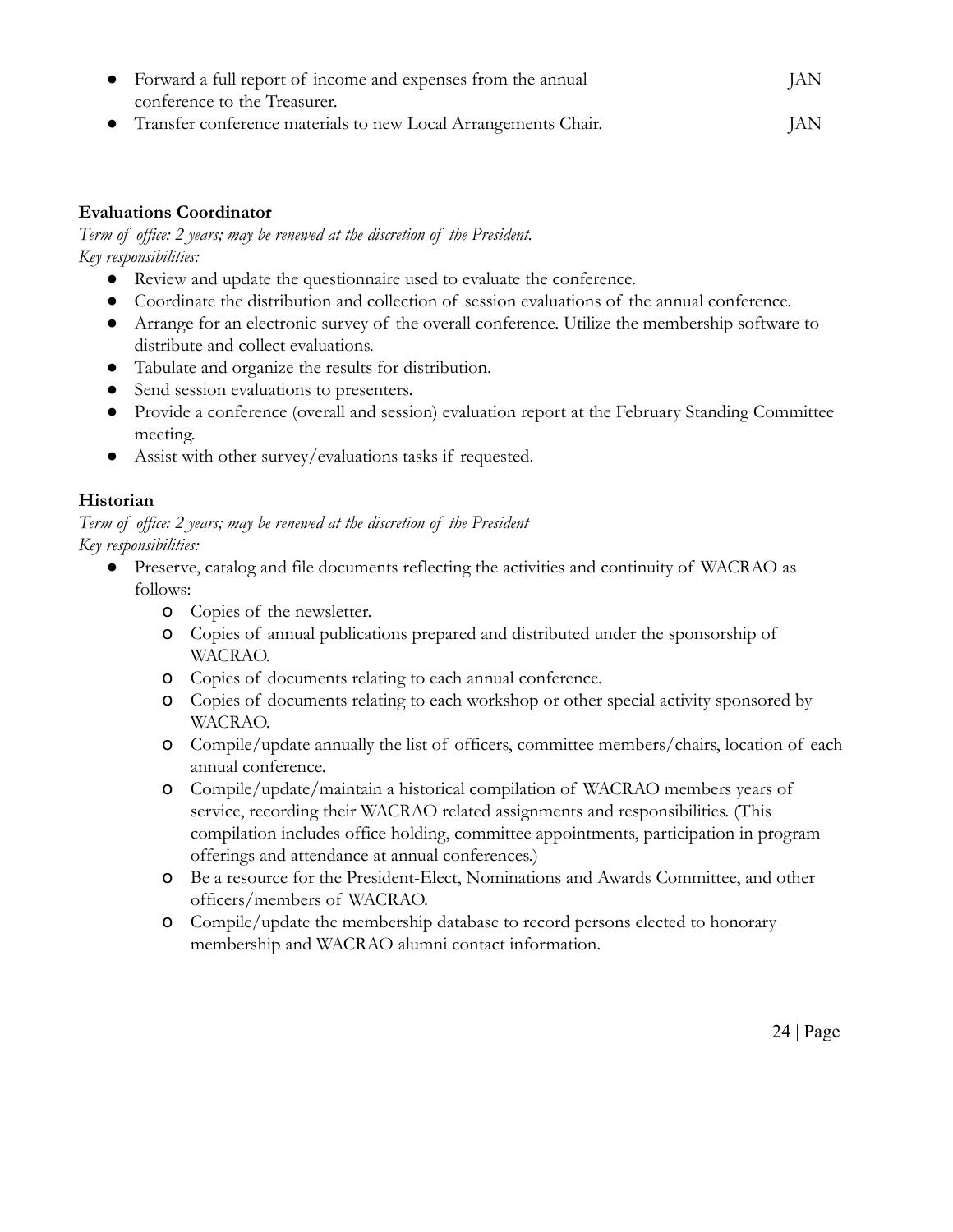#### **Session Facilitator**

*Term of office: If deemed necessary, facilitators will be recruited and appointed to serve in this capacity at the annual conference by the President-Elect*

```
Key responsibilities and recommended timeline:
```
Prior to the conference:

- Understand and become familiar with the session topic.
- Review the name(s) of the presenter(s) and request biographical information as needed and appropriate to introduce the speaker(s).
- Contact the presenter(s) to seek electronic copies of session handout(s), if available. Forward to the president-elect. If the presenter(s) do not have electronic handout(s) available prior to the conference, follow-up immediately after the conference to obtain and forward.

At the conference:

- Verify the date, time and location of the session as listed in the final conference program. If necessary, find the room location and plan to be there at least 10-15 minutes prior to the start of the session.
- In advance of the session, check the room to be certain that it has any requested special equipment. Consult with a member of the Local Arrangements Committee if special needs have not been met.
- Before the session begins, confirm that the name, title, and institution/organization of all presenter(s) and the facilitator match what is printed in the conference program. If there have been any changes, note these on the form included with the evaluation forms. Discuss with presenter(s) who should be introduced first, how they prefer to handle questions, etc.
- Distribute evaluation forms and presentation handouts to session attendees.
- Begin the session on time. At the opening of the session, remind attendees of both the session topic and session number, and encourage them to complete the evaluation forms and leave them after the session.
- Introduce the presenter(s). If appropriate, field questions from the audience during the Q&A period. (Depending on the size of the room, it may be necessary for the facilitator to repeat questions so all in the audience can hear, and/or to encourage the use of a microphone, if available.)
- At the end of the session, thank the presenter(s) and encourage the audience to express their appreciation.
- Collect session evaluation forms and return them as directed.

#### **Standing Committee (also called Program Committee) Chair**

*Term of office: 1 year (typically in the last year of committee service), beginning at the annual meeting. Key responsibilities and timeline:*

- Coordinate with the President-Elect a timetable for committee responsibilities. NOV
- Attend the initial meeting at the annual conference. This initial meeting will enable Chairs to meet their new and current committee members and make general plans for next year's conference. It also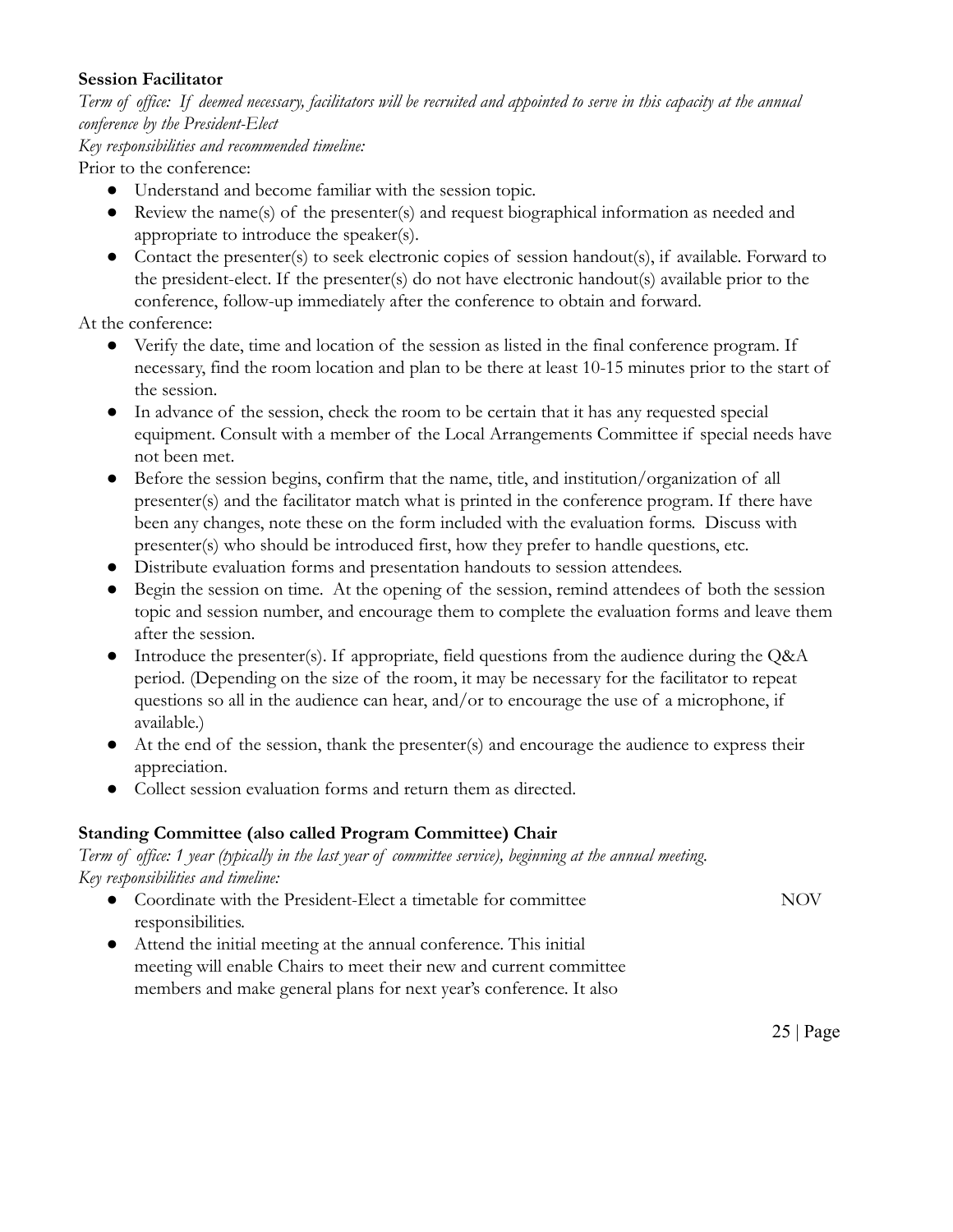| permits new members to meet their committee colleagues and become<br>oriented to committee responsibilities, expectations and work<br>schedule. |            |
|-------------------------------------------------------------------------------------------------------------------------------------------------|------------|
| Meet in committee to plan specific session topics. Provide the                                                                                  | MID-MAR    |
| President-Elect with tentative topics for sessions including presenters.                                                                        |            |
| Review evaluations and suggestions from most recent conference                                                                                  |            |
| from the Evaluations Coordinator, other sources, and President-Elect.                                                                           |            |
| Confirm session topics and presenters and submit any financial                                                                                  | APR        |
| requests to President-Elect.                                                                                                                    |            |
| Finalize annual conference sessions, room and equipment needs with                                                                              | <b>JUN</b> |
| President-Elect.                                                                                                                                |            |
| Personally contact to all session presenters and facilitators. Assist in                                                                        | <b>SEP</b> |
| last minute details.                                                                                                                            |            |
| Suggest to the President-Elect the names of committee members who                                                                               |            |
| would be good candidates for chair the following year.                                                                                          |            |
| Attend the meeting of the new committee at the subsequent annual                                                                                |            |
| conference to assist the new chair and to provide a historical                                                                                  |            |
| perspective of committee activities for the new members.                                                                                        |            |

● Remind committee members to send thank-you to session presenters.

#### **Standing Committee (also called Program Committee) Member**

*Term of office: 3 years, beginning at the annual meeting. Key responsibilities:*

- Plan a session for the annual conference to be sponsored by his/her committee, including presenters and facilitators. Typically no honorariums are available, but if necessary to obtain a desired speaker, prior approval must be granted from the President-elect.
- Confirm the participation of all individuals involved with the session, shortly before the conference date.
- Send a note of thanks to all session participants after the conference.
- Attend Standing Committee meeting held in mid-March. Mileage reimburse is per campus, possible. Hotel costs are not reimbursed.
- Assist the Professional Development and the Veterans Advisory Committees in planning professional development workshops that may be offered outside the annual meeting. The workshops could be for professional or classified staff. These workshops are smaller, and more focused with sessions related to a specific area, i.e. veterans, FERPA, technology, etc.).
- Assist the Professional Development Committee in coordinating ideas for a new member orientation at the annual meeting, including new member services such as a mentoring program. The Professional Development Committee work directly with the local arrangements committee to coordinate a new member orientation at the annual conference.

NOTE: Professional Development is now a Standing Committee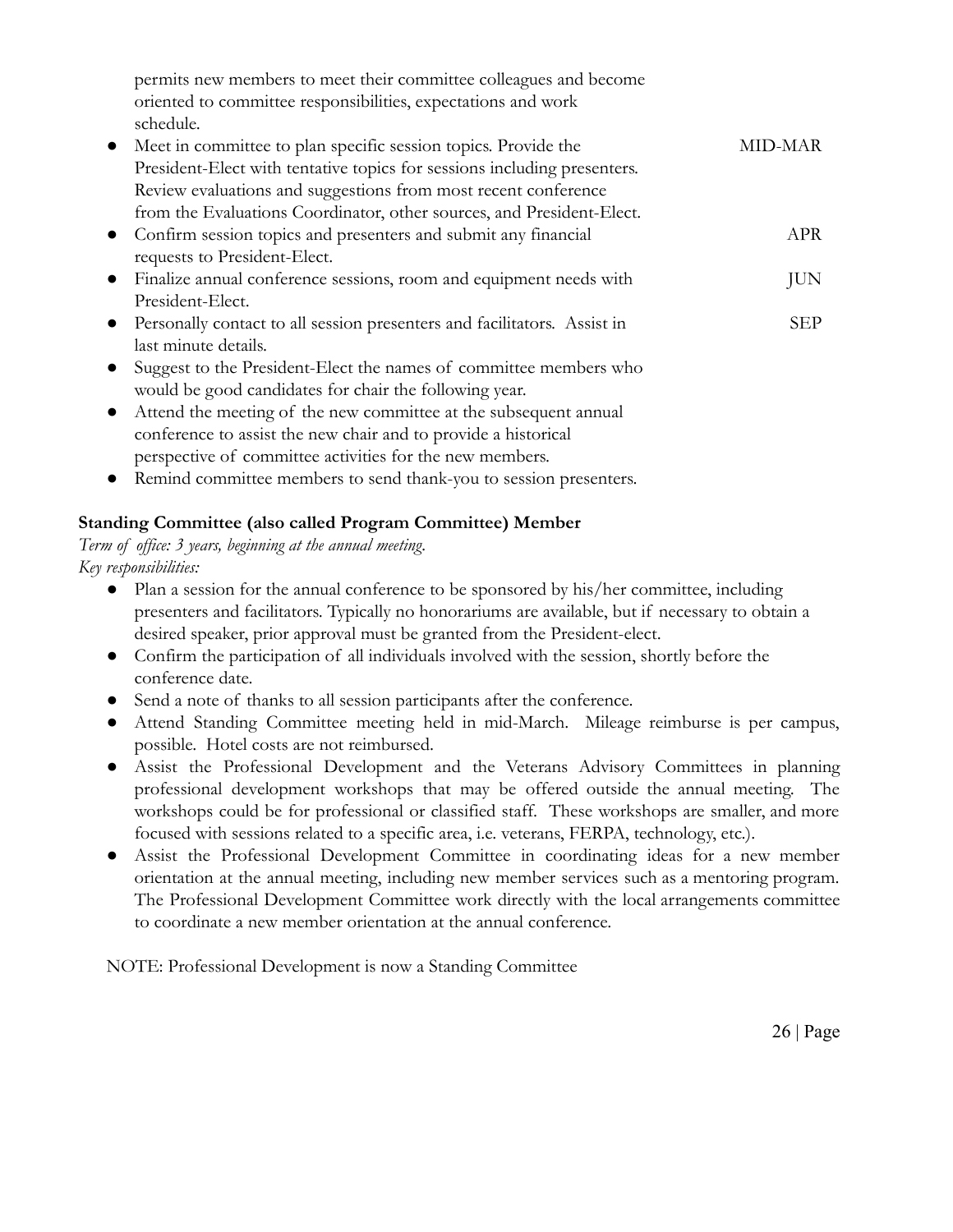#### **APPOINTED RESOURCE/LIAISON POSITIONS**

As is necessary and appropriate, The Executive Committee will appoint members to serve as resources to the membership and liaisons with other organizations or entities. Some positions (such as that of parliamentarian) are appointed to serve in a very specific capacity at a particular event (such as the annual business meeting) whereas other resource/liaison positions might have as their primary function keeping the membership abreast of issues affecting WACRAO members at the national, state, or local level.

Resource/liaison positions may be asked to contribute articles to the newsletter, send e-mails via the member services coordinator's e-mail distribution list, make arrangements for a workshop or conference session, etc. Resource/liaison positions currently include, but are not limited to the following:

- o ACT
- o College Board
- o Financial aid
- o Government affairs
- o Parliamentarian
- o Wisconsin Education Fairs (WEF) liaison.

The Executive Committee will review resource position needs and appointments at the summer Executive Board meeting.

### II. **POLICIES AND PROCEDURES**

#### **Financial**

- The Executive Board should attempt to keep a financial balance of the equivalent of two years' operating costs for the organization.
- The fiscal year will be from October 1 to September 30.
- Use of teleconference, videoconference and email in program planning is encouraged for most committee business, as these are both effective and economical. One in-person meeting per year may be advisable in order to ensure that all pertinent matters for the annual program have been accomplished.
- Committee meetings should be completed the same day and committee members should attempt to coordinate travel to meetings. Overnight committee meetings must be approved in advance by the President.
- Advance approval must be obtained from the Executive Board for any activities which will result in charges to the WACRAO budget.
- WACRAO will cover the travel expenses for the WACRAO individual attending the UMACRAO and/or IACRAO Annual Conference. Conference fees are covered by reciprocal agreements with UMACRAO and IACRAO. The organizations reciprocate the attendance of a member at the other's annual meeting and conference. Each organization waives the conference registration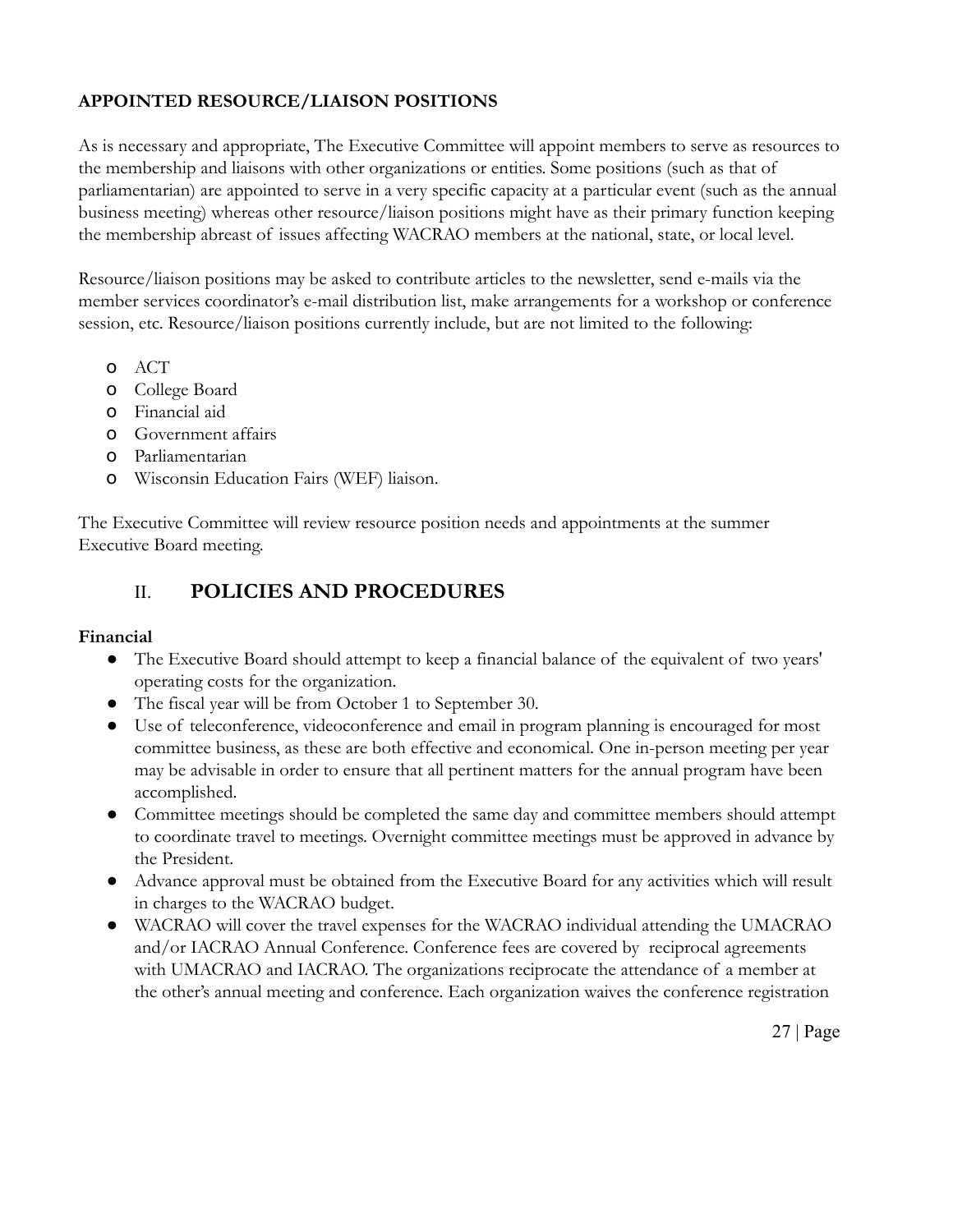for the reciprocated member. The organizations may opt to reciprocate on the lodging as well. The member's organization pays travel costs.

- The Local Arrangements Committee will:
	- o Propose various conference fees and refund policies to the Executive Board for approval.
	- o Be provided with a conference checking account for conference expenses and revenues.
	- o Cover the following costs as part of the LAC budget:
		- o the conference fee and conference hotel costs for the AACRAO representative (if the room is not provided complimentary of the host hotel)
		- o the conference fee for the IACRAO and/or UMACRAO representatives; if complimentary hotel rooms are available, the IACRAO and/or UMACRAO reps could receive one but, if not, they will pay their own hotel costs and be reimbursed by their organization
		- o Conference program printing
		- o Gifts for conference speakers, AACRAO, IACRAO and/or UMACRAO attendees
		- o Miscellaneous meal costs during conference for LAC members (e.g. lunch during conference registration on the first day)
		- o All expenses associated with meals and social events
		- o All entertainment costs
		- o Executive committee meal expenses associated with the pre-conference meeting
		- o Conference expenses for each honorary member inductee and the meal costs for his/her guest. Lodging and travel expenses are not included.
		- o Determine if a raffle and/or other fundraiser will occur during the conference. If a raffle and/or fundraiser will be held, it must be compliant with the terms of our raffle license. Accordingly, raffle profits must be used to benefit an organization or entity that aligns with WACRAO's purpose to "advance education in Wisconsin." Raffle profits may not be used to benefit an individual (e.g. no 50/50 raffle may be conducted). Questions should be directed to the Treasurer.
- Conference fees should include both a member and non-member rate:
	- o A full conference rate
	- o A Thursday/one-day only rate
	- o A banquet guest fee

Individuals wanting to participate in Wednesday/Thursday events, in any capacity, should pay the full Conference rate. The definition of member for conference/workshop registration purposes is an employee of a member institution. The definition of non-member for conference and/or workshop registration fee purposes is persons who are not employees of member institutions and/or employees of member institutions who have not created their WACRAO membership account at the time of registration.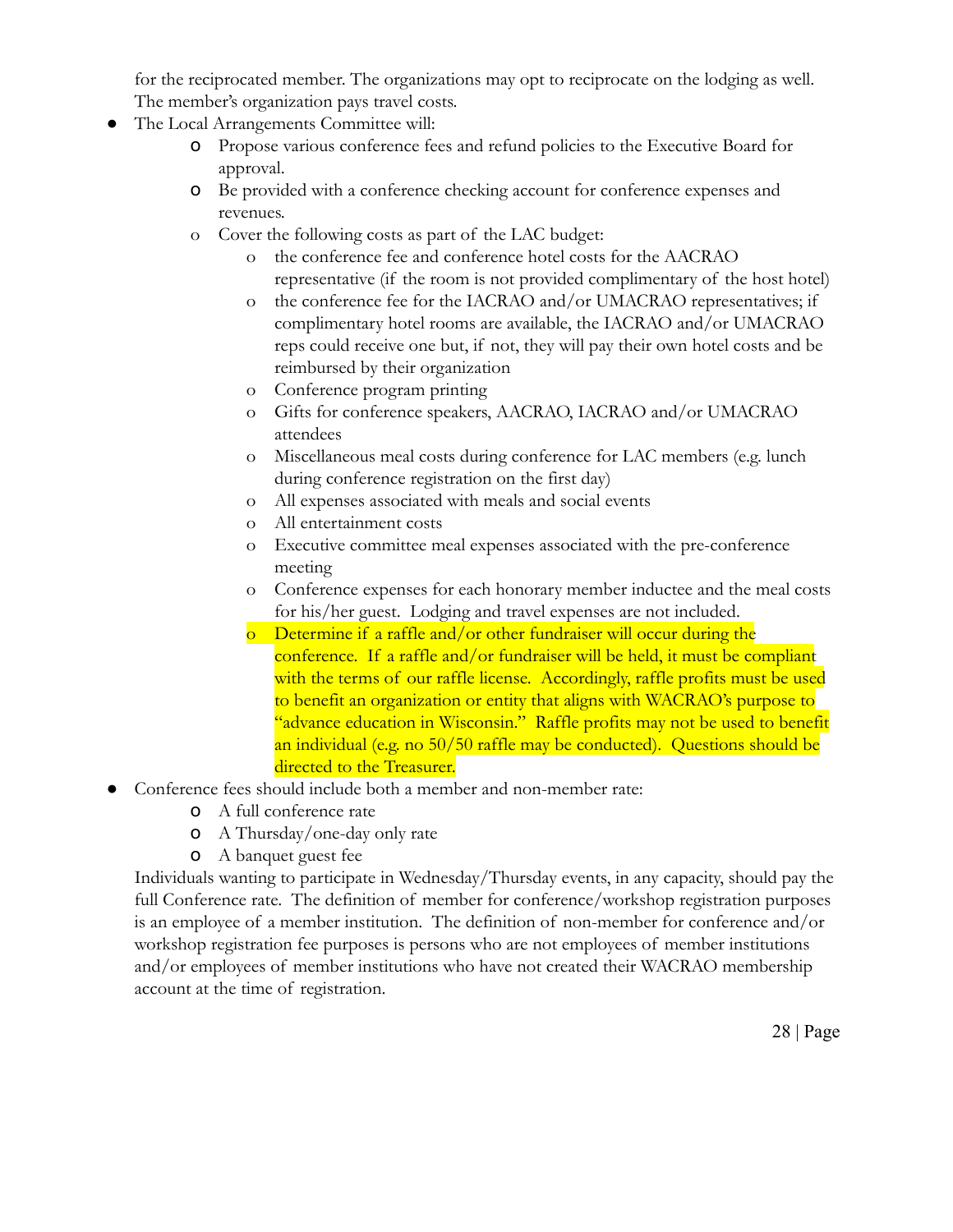- Previous honorary members (those inducted at prior conferences) may attend the conference at the cost of the meals, as determined by the Local Arrangements Committee. His/her guest, if attending, would also be responsible for all meal costs. Lodging and travel expenses are not included. However, previously inducted honorary members who return to the workforce and wish to attend the conference will pay the entire conference registration fee, along with any lodging and travel costs incurred.
- WACRAO Local Arrangements will cover the cost of the banquet meal for a member, and a guest, receiving the Certificate of Appreciation at the banquet. Other meals, lodging, and travel expenses are not included.
- Non-participating guests attending the annual conference pay for their meals at a cost determined by the Local Arrangements Committee.
- WACRAO will cover the early bird registration fee, airfare costs, hotel expenses (night before conference begins through the night conference ends), and meal expenses (up to the current UW System per Diem) for the current president to attend AACRAO. (If WACRAO does not have the minimum balance of two years' operating costs in its accounts, the reimbursement of these AACRAO expenses shall not occur. The current president will be informed of this before making arrangements to attend.) The president receiving reimbursement is expected to attend any AACRAO sponsored events for state/regional leadership as a condition of that reimbursement.
- WACRAO will cover the costs associated with gift boxes and certificates presented during the annual conference in recognition of service as honorary members, on the Executive Board, and the LAC.
- WACRAO will cover the costs associated with the printing of the program for the WACRAO Conference Banquet and of any materials printed for the Annual Business Meeting

#### **Membership and Voting Members**

- Each Institutional Member shall designate two voting representatives ("Voting Representatives"); one representing the functions of its registrar's office to the extent possible, and the second representing the functions of its admissions office to the extent possible. The Voting Representatives will be asked to vote on behalf of their institution only when a special meeting or electronic vote is needed outside of the annual meeting held during the annual conference, including if a written vote is required due to undeterminable voice vote during the annual meeting.
- Individual Members shall be faculty and staff members of Institutional Members who are charged with any or all of the responsibilities of admissions, registration, records and/or related services. Individual Members can vote at the annual meeting on all matters brought before the organization.
- Affiliate members do not have voting representation.
- Individuals employed by an institution which has paid an Institutional Membership must convey their desire to actively participate in WACRAO by creating and/or updating their individual profile on the WACRAO website.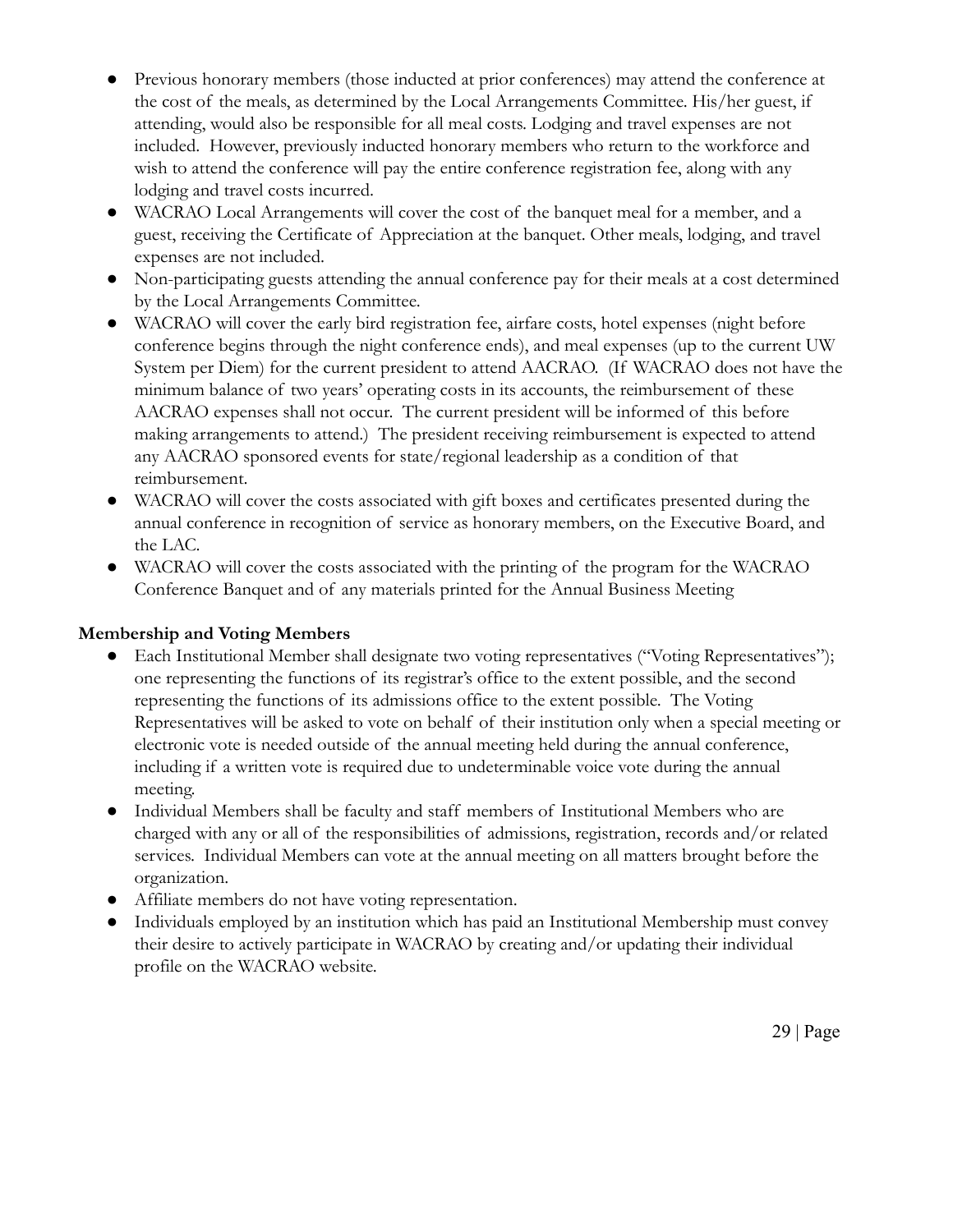#### **Service on WACRAO Standing Committees (also called Program Committees)**

- Standing Committee members are appointed to three-year terms. They must be employed at an institution that has a current/paid Institutional Membership in WACRAO.
- Each Standing Committee consists of six members with two new members appointed each year. If a resignation occurs, a replacement is appointed to fill the term.
- The Standing Committee chair is most often a member in his or her final year of service on the committee, but typically has had at least one year's service on the committee.
- In appointing new members to Standing Committees, the President will make every effort to ensure diversity of member institution type, size, etc.

#### **Reimbursement Policy**

● The Executive Board at the first meeting following the Annual Conference will specify the maximum per diem for committee activities. Lodging and meal expenses will be reimbursed at the highest of the UW System rates in effect.

#### **Awards and Recognition Policy**

- Individuals no longer eligible for active membership in WACRAO may be recommended for continued affiliation as honorary members. This honor is reserved for persons who are both retiring and leaving the profession after at least ten years of service, and who have made *significant* contributions to the profession and to WACRAO.
- Significant contributions might include, but are not limited to, service as a WACRAO officer; service as a Local Arrangements Chair and/or committee member; other committee service; frequent participation in WACRAO conferences as a program presenter, session facilitator (previously moderator/recorder) or in some other capacity; regular attendance at annual conferences; participation in AACRAO; and/or other professional activities, publications, etc. relevant to WACRAO.
- Recognition may be given to retiring individuals in their last year prior to retirement if they have formally/officially announced retirement. Otherwise, honorary memberships will be conferred in the year following retirement.
- A compilation of information about participation of members in WACRAO is maintained by the Historian, and it is a good resource document for consideration by the committee. This record of WACRAO involvement should be forwarded to the individuals who will serve as presenters of honorary members at the annual conference.
- All potential nominees for honorary membership will be considered by the Nominations and Awards Committee. Those deemed worthy of this distinction will be presented to the Executive Board for approval, ideally no later than the summer meeting of the Executive Board.
- The President sends a letter of invitation to the honorees and a spouse/guest inviting them to the annual conference. (See also other relevant sections above for more information about conference attendance.)
- A "Certificate of Appreciation" or other types of special recognition may be awarded to nominees on the basis of service to WACRAO, also as recommended by the Nominations and Awards Committee and approved by the Executive Board. For example, those individuals leaving